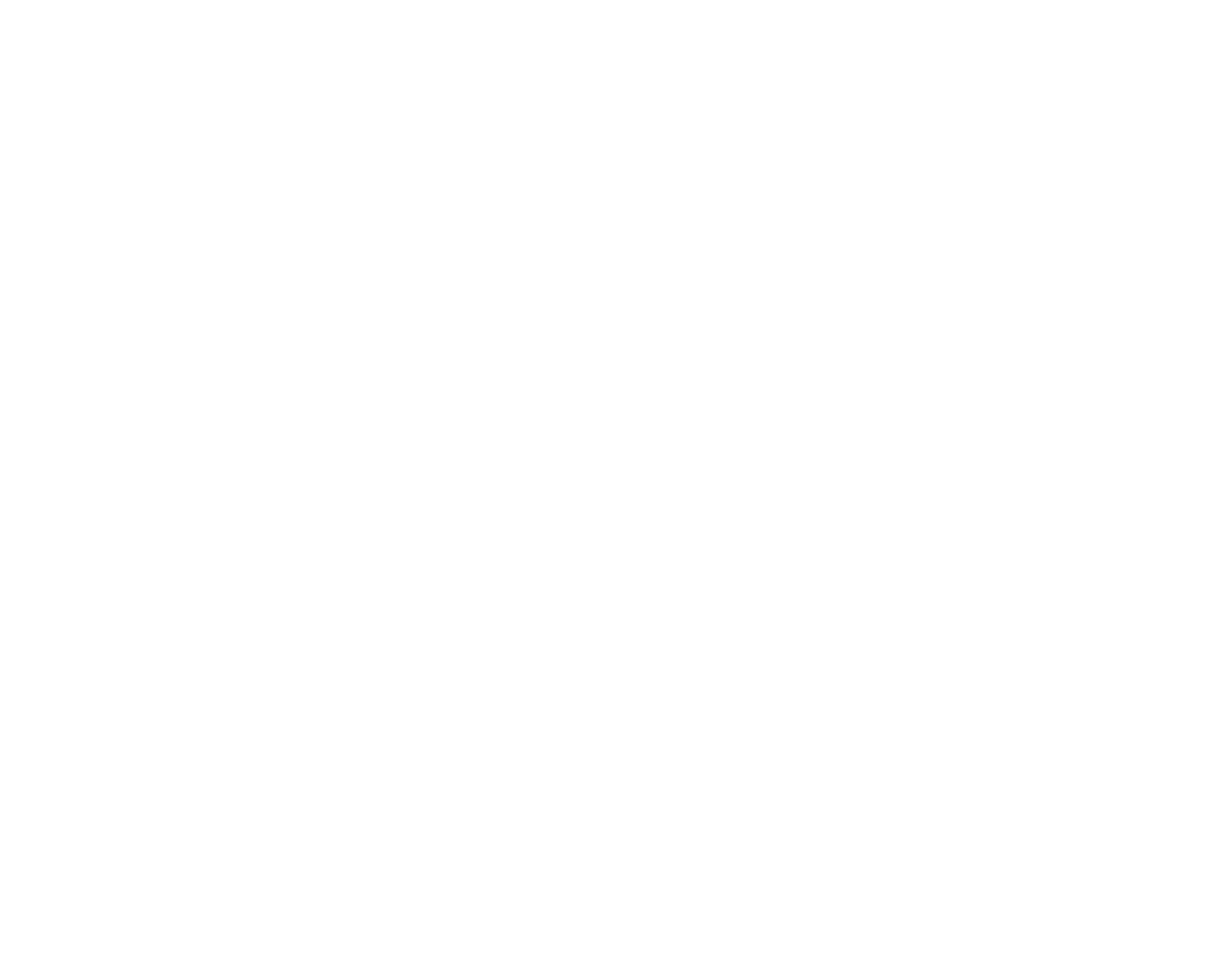

| Applicable Local and Regional Plan / Law                                                                                                                                                                                                                   | <b>Inconsistency</b> | <b>Reconciliation</b> | <b>Rationale</b> |
|------------------------------------------------------------------------------------------------------------------------------------------------------------------------------------------------------------------------------------------------------------|----------------------|-----------------------|------------------|
| 2030 Merced County General Plan (2013)                                                                                                                                                                                                                     |                      |                       |                  |
| Goal PFS-3: Ensure the management of<br>stormwater in a safe and environmentally<br>sensitive manner through the provision of<br>adequate storm drainage facilities that protect<br>people, property, and the environment.                                 | Consistent           | N/A                   | N/A              |
| Policy PFS-3.1: Require stormwater<br>management plans for all Urban Communities<br>to reduce flood risk, protect soils from erosion,<br>control stormwater runoff, and minimize<br>impacts on existing drainage facilities.                               | Consistent           | N/A                   | N/A              |
| Policy PFS-3.2: Require that new development<br>in unincorporated communities includes<br>adequate stormwater drainage systems. This<br>includes adequate capture, transport, and<br>detention/retention of stormwater                                     | Consistent           | N/A                   | N/A              |
| Policy PFS-3.3: Encourage development of<br>community drainage systems rather than<br>individual project level systems, in order to use<br>land more efficiently and protect people,<br>property and the environment in a more<br>comprehensive manner.    | Consistent           | N/A                   | N/A              |
| Policy PFS-3.4: Coordinate with the U.S. Army<br>Corps of Engineers and other appropriate<br>agencies to develop stormwater<br>detention/retention facilities and recharge<br>facilities that enhance flood protection and<br>improve groundwater recharge | Consistent           | N/A                   | N/A              |
| Policy PFS-3.5: Require on-site<br>detention/retention facilities and velocity<br>reducers when necessary to maintain pre-<br>development storm flows and velocities in<br>natural drainage systems.                                                       | Consistent           | N/A                   | N/A              |

## **Table 1 Applicable Local and Regional Plan and Law Consistency or Inconsistency, Reconciliation, and Rationale**

California High-Speed Rail Authority September 2018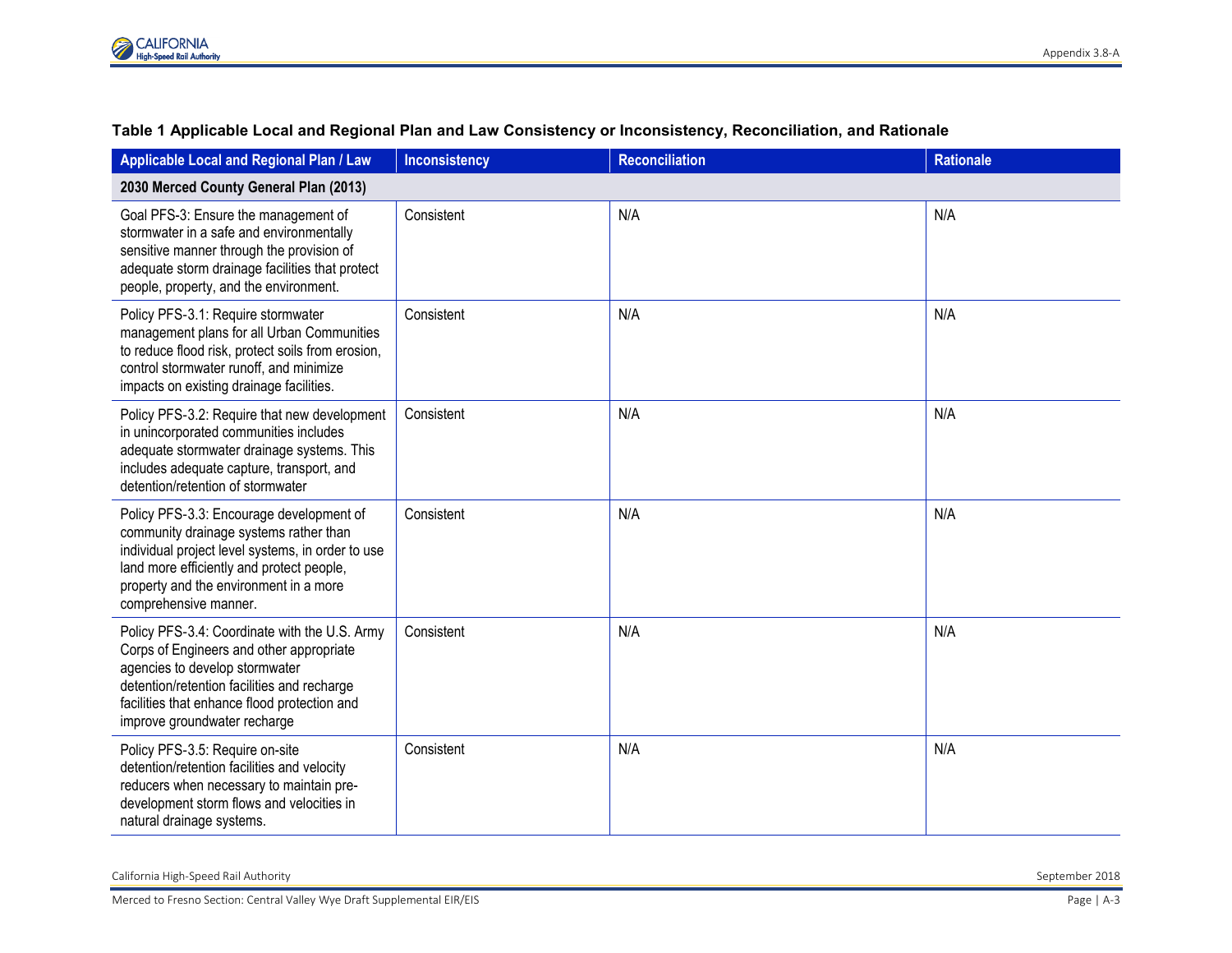| Applicable Local and Regional Plan / Law                                                                                                                                                                                                                                                                          | <b>Inconsistency</b> | <b>Reconciliation</b> | <b>Rationale</b> |
|-------------------------------------------------------------------------------------------------------------------------------------------------------------------------------------------------------------------------------------------------------------------------------------------------------------------|----------------------|-----------------------|------------------|
| Policy PFS-3.6: Encourage stormwater<br>detention/retention project designs that<br>minimize drainage concentrations and<br>impervious coverage, avoid floodplain areas,<br>are visually unobtrusive and, where feasible,<br>provide a natural watercourse appearance and<br>a secondary use, such as recreation. | Consistent           | N/A                   | N/A              |
| Policy NR-1.1: Identify areas that have<br>significant long-term habitat and wetland<br>values including riparian corridors, wetlands,<br>grasslands, rivers and waterways, oak<br>woodlands, vernal pools, and wildlife<br>movement and migration corridors, and<br>provide information to landowners.           | Consistent           | N/A                   | N/A              |
| Policy NR-1.2: Identify and support methods to<br>increase the acreage of protected natural lands<br>and special habitats, including but not limited to<br>wetlands, grasslands, vernal pools, and wildlife<br>movement and migration corridors, potentially<br>through the use of conservation easements.        | Consistent           | N/A                   | N/A              |
| Policy NR-1.4: Minimize the removal of<br>vegetative resources which stabilize slopes,<br>reduce surface water runoff, erosion, and<br>sedimentation.                                                                                                                                                             | Consistent           | N/A                   | N/A              |
| Policy NR-1.5: Identify wetlands and riparian<br>habitat areas and designate a buffer zone<br>around each area sufficient to protect them<br>from degradation, encroachment, or loss.                                                                                                                             | Consistent           | N/A                   | N/A              |
| Policy NR-1.10: Cooperate with local, State,<br>and Federal water agencies in their efforts to<br>protect significant aquatic and waterfowl<br>habitats against excessive water withdrawals<br>or other activities that would endanger or<br>interrupt normal migratory patterns or aquatic<br>habitats.          | Consistent           | N/A                   | N/A              |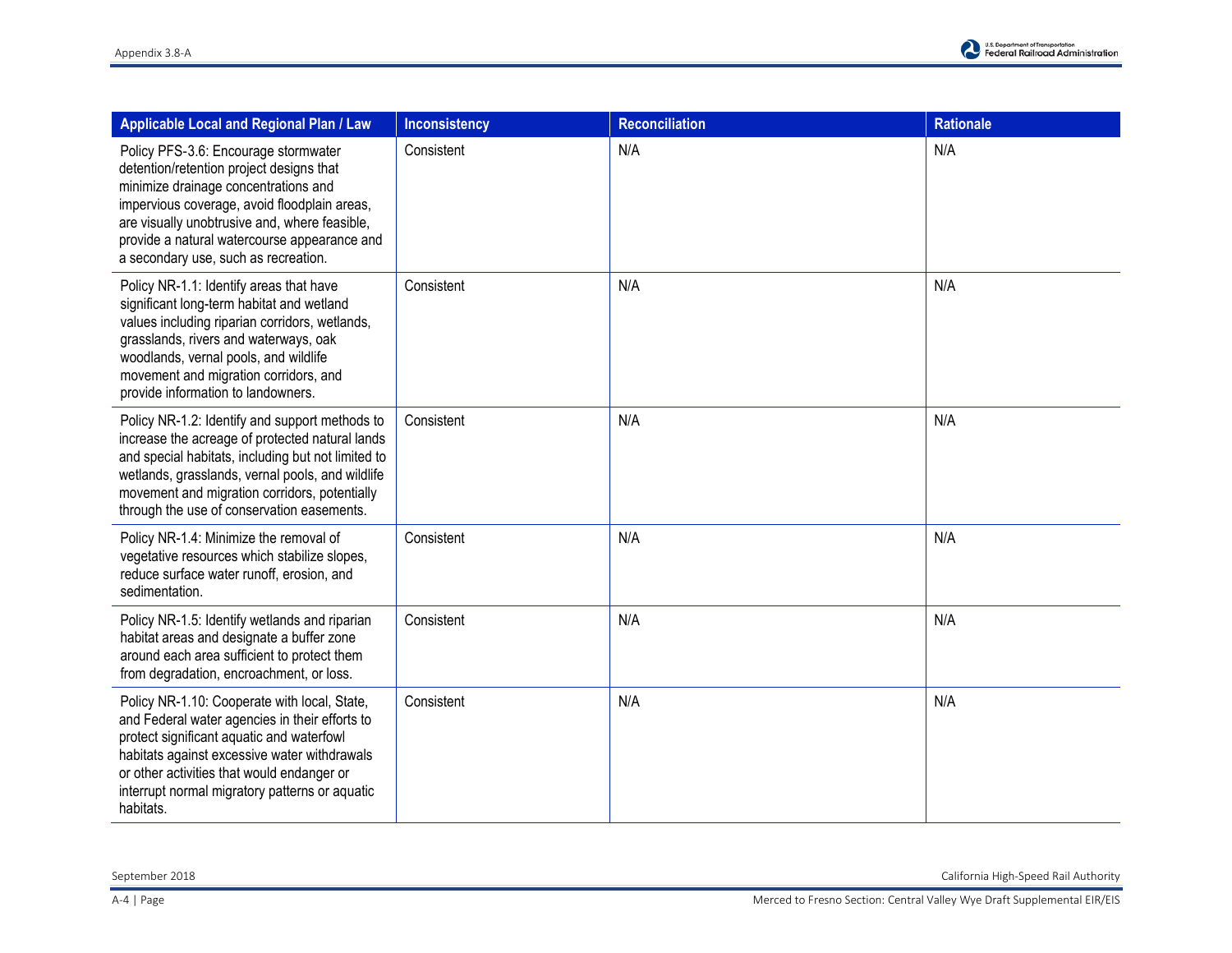| Applicable Local and Regional Plan / Law                                                                                                                                                                                                                                                                          | <b>Inconsistency</b> | Reconciliation | <b>Rationale</b> |
|-------------------------------------------------------------------------------------------------------------------------------------------------------------------------------------------------------------------------------------------------------------------------------------------------------------------|----------------------|----------------|------------------|
| Policy NR-1.11: Cooperate with local, State,<br>and Federal agencies to ensure that adequate<br>on-going protection and monitoring occurs<br>adjacent to rare and endangered species<br>habitats or within identified significant<br>wetlands.                                                                    | Consistent           | N/A            | N/A              |
| Policy NR-1.12: Avoid or minimize loss of<br>existing wetland resources by careful<br>placement and construction of any necessary<br>new public utilities and facilities, including<br>roads, railroads, high speed rail, sewage<br>disposal ponds, gas lines, electrical lines, and<br>water/wastewater systems. | Consistent           | N/A            | N/A              |
| Policy NR-1.13: Require an appropriate<br>setback, to be determined during the<br>development review process, for development<br>and agricultural uses from the delineated<br>edges of wetlands                                                                                                                   | Consistent           | N/A            | N/A              |
| Policy NR-1.14: Ensure that buildings and<br>structures approved for temporary residential<br>use in significant wetland areas are not<br>converted to permanent residential uses.                                                                                                                                | Consistent           | N/A            | N/A              |
| Policy NR-1.16: Require new hazardous waste<br>residual repositories (e.g., contaminated soil<br>facilities) to be located at least a mile from<br>significant wetlands, designated sensitive<br>species habitat, and State and Federal wildlife<br>refuges and management areas.                                 | Consistent           | N/A            | N/A              |
| Policy NR-1.17: Consult with private, local,<br>State, and Federal agencies to assist in the<br>protection of biological resources and<br>prevention of degradation, encroachment, or<br>loss of resources managed by these agencies.                                                                             | Consistent           | N/A            | N/A              |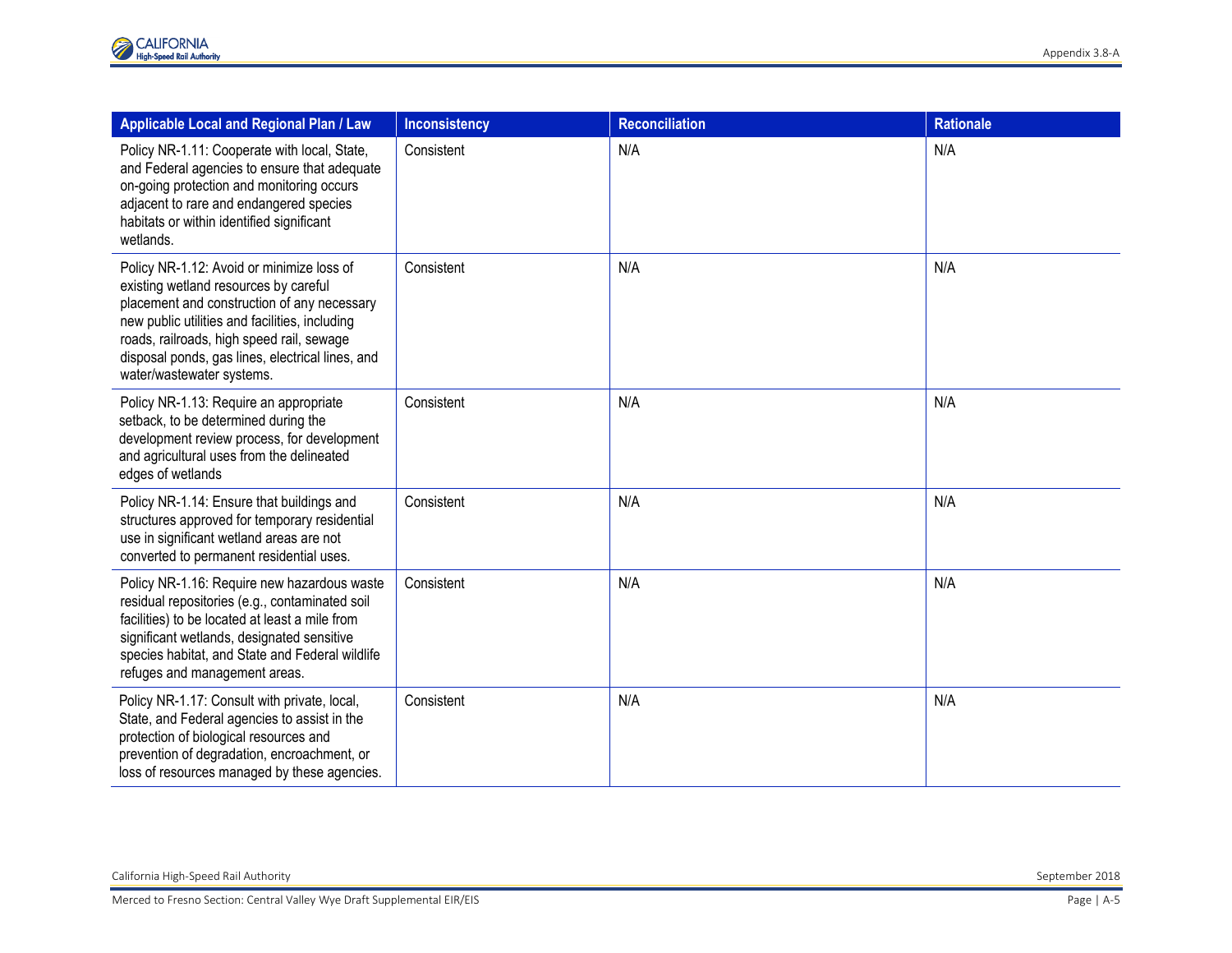| Applicable Local and Regional Plan / Law                                                                                                                                                                                        | <b>Inconsistency</b> | <b>Reconciliation</b> | <b>Rationale</b> |
|---------------------------------------------------------------------------------------------------------------------------------------------------------------------------------------------------------------------------------|----------------------|-----------------------|------------------|
| Policy NR-1.18: Monitor the San Joaquin River<br>Restoration Program efforts to ensure<br>protection of landowners, local water agencies,<br>and other third parties.                                                           | Consistent           | N/A                   | N/A              |
| Policy NR-1.19: Support the restoration efforts<br>for the Merced River consistent with the<br>Merced River Corridor Restoration Plan.                                                                                          | Consistent           | N/A                   | N/A              |
| Policy HS-2.1: Prepare and adopt a floodplain<br>management program in flood hazard areas<br>that gives priority to regulation of land uses<br>over development of structural controls as a<br>method of reducing flood damage. | Consistent           | N/A                   | N/A              |
| Policy HS-2.2: Coordinate with the cities in<br>Merced County to develop a Countywide flood<br>emergency plan that is consistent with city<br>general plans.                                                                    | Consistent           | N/A                   | N/A              |
| Policy HS-2.3: Work with the cities in Merced<br>County to establish a Countywide flood control<br>authority to coordinate efforts and develop<br>opportunities for expanded Federal funding.                                   | Consistent           | N/A                   | N/A              |
| Policy HS-2.4: Coordinate with State and local<br>flood management agencies to develop<br>funding mechanisms to finance the design and<br>construction of flood facilities.                                                     | Consistent           | N/A                   | N/A              |
| Policy HS-2.5: Support the efforts of local<br>districts and communities in obtaining funding<br>for local flood control projects.                                                                                              | Consistent           | N/A                   | N/A              |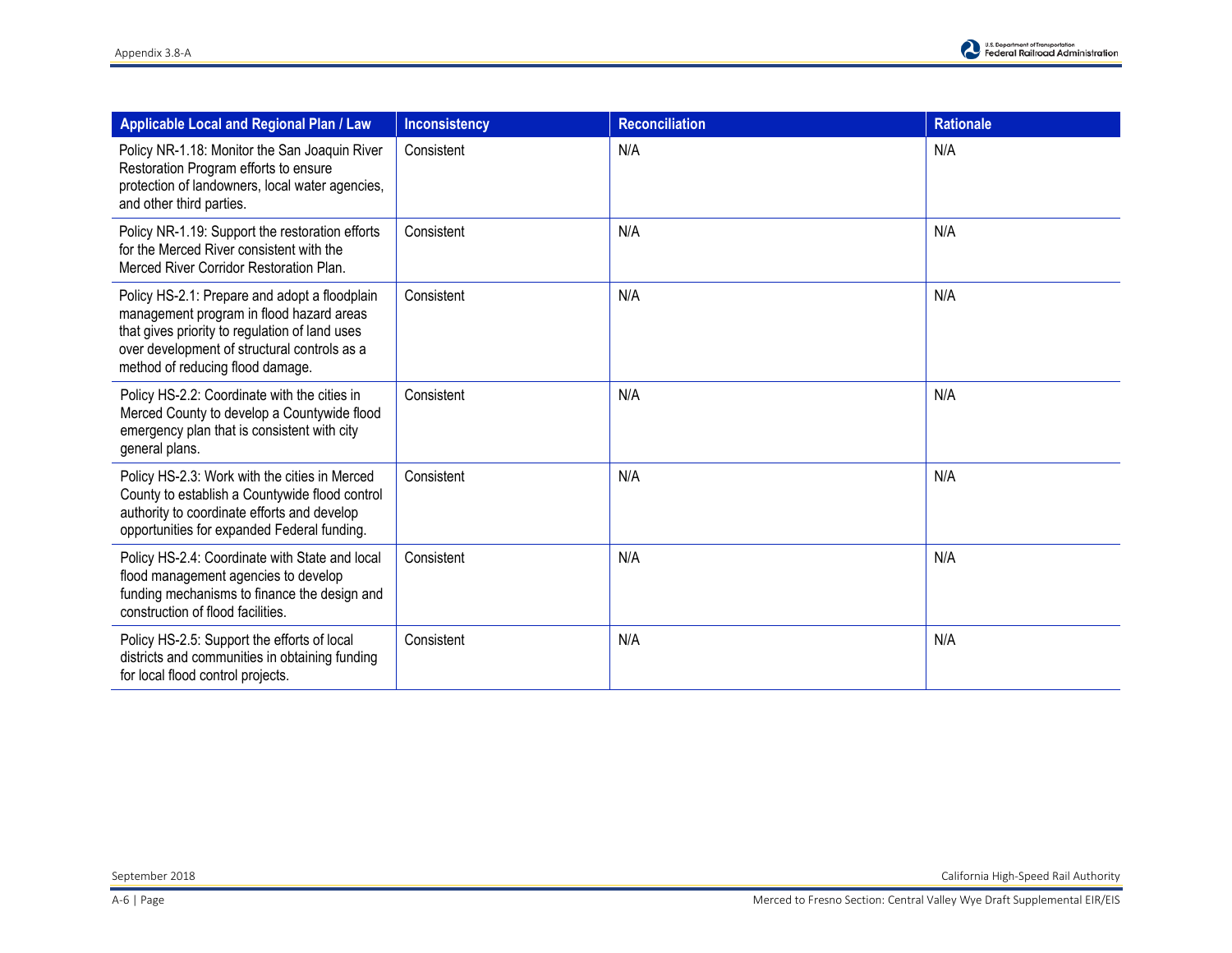| Applicable Local and Regional Plan / Law                                                                                                                                                                                                                                                                                                                                                                                                                                                                                                                                                                                                                                                                                                                                                                                                                                                                                             | Inconsistency | <b>Reconciliation</b> | <b>Rationale</b> |
|--------------------------------------------------------------------------------------------------------------------------------------------------------------------------------------------------------------------------------------------------------------------------------------------------------------------------------------------------------------------------------------------------------------------------------------------------------------------------------------------------------------------------------------------------------------------------------------------------------------------------------------------------------------------------------------------------------------------------------------------------------------------------------------------------------------------------------------------------------------------------------------------------------------------------------------|---------------|-----------------------|------------------|
| Policy HS-2.6: Prohibit new development in<br>existing undeveloped areas (i.e., area devoted<br>to agriculture or open space that is not<br>designated for development) protected by a<br>State flood control project without appropriately<br>considering significant known flooding risks<br>and taking reasonable and feasible action to<br>mitigate the potential property damage to the<br>new development resulting from a flood.                                                                                                                                                                                                                                                                                                                                                                                                                                                                                              | Consistent    | N/A                   | N/A              |
| Policy HS-2.7: The County shall not enter into<br>a development agreement, approve any<br>building permit or entitlement, or approve a<br>tentative or parcel map, unless it finds one of<br>the following: a) The flood control facilities<br>provide 200-year level of protection in urban<br>and non-urban areas consistent with the<br>current Central Valley Flood Protection Plan; b)<br>Conditions imposed on the development will<br>protect the property at a 200-year level of<br>protection in urban and non-urban areas<br>consistent with the current Central Valley Flood<br>Protection Plan; or c) The local flood<br>management agency has made "adequate<br>progress" on the construction of a flood<br>protection system which will result in protection<br>equal or greater than the 200-year flood event<br>in urban and non-urban areas consistent with<br>the current Central Valley Flood Protection<br>Plan. | Consistent    | N/A                   | N/A              |
| Policy HS-2.8: Require new flood control<br>projects or developments within areas subject<br>to 100- and 200-year frequency floods are<br>done in a manner that will not cause<br>floodwaters to be diverted onto adjacent<br>property or increase flood hazards to property<br>located elsewhere.                                                                                                                                                                                                                                                                                                                                                                                                                                                                                                                                                                                                                                   | Consistent    | N/A                   | N/A              |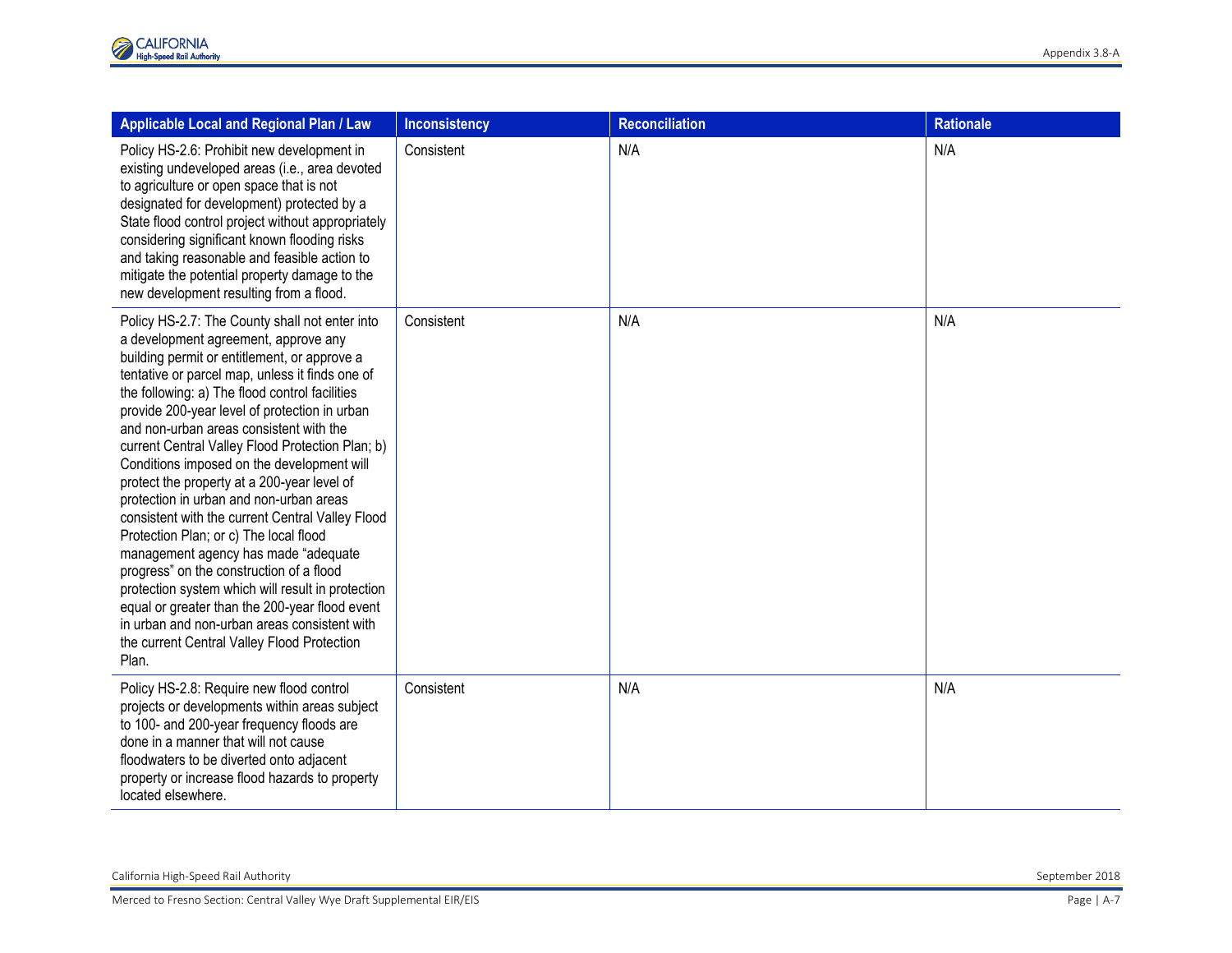| Applicable Local and Regional Plan / Law                                                                                                                                                                                                                                                                                                                                                                              | <b>Inconsistency</b> | <b>Reconciliation</b> | <b>Rationale</b> |
|-----------------------------------------------------------------------------------------------------------------------------------------------------------------------------------------------------------------------------------------------------------------------------------------------------------------------------------------------------------------------------------------------------------------------|----------------------|-----------------------|------------------|
| Policy HS-2.9: Encourage all agencies that<br>operate public facilities, such as roads,<br>structures, wastewater treatment plants, gas,<br>electrical, and water systems within areas<br>subject to 100- and 200-year frequency floods<br>to locate and construct facilities to minimize or<br>eliminate potential flood damage.                                                                                     | Consistent           | N/A                   | N/A              |
| Policy HS-2.10: Prohibit the construction of<br>essential facilities (including hospitals,<br>healthcare facilities, emergency shelters, fire<br>stations, emergency command centers, and<br>emergency communications facilities) in the<br>100- and 200-year floodplain, unless it can be<br>demonstrated that the structural and<br>operational integrity of the facility can be<br>maintained during flood events. | Consistent           | N/A                   | N/A              |
| Policy HS-2.11: Continue to participate in the<br>National Flood Insurance Program                                                                                                                                                                                                                                                                                                                                    | Consistent           | N/A                   | N/A              |
| Policy HS-2.12: Support State and local flood<br>management agencies to provide relocation<br>assistance or other cost-effective strategies for<br>reducing flood risk to existing economically<br>disadvantaged communities located in non-<br>urbanized areas.                                                                                                                                                      | Consistent           | N/A                   | N/A              |
| Policy HS-2.13: Encourage open space uses in<br>flood hazard areas.                                                                                                                                                                                                                                                                                                                                                   | Consistent           | N/A                   | N/A              |
| Policy HS-2.14: Encourage multi-purpose flood<br>control projects that incorporate recreation,<br>resource conservation, preservation of natural<br>riparian habitat, and scenic values of the<br>County's streams, creeks, and lakes.                                                                                                                                                                                | Consistent           | N/A                   | N/A              |
| Policy HS-2.15: Encourage flood control<br>designs that respect the natural topography<br>and vegetation of waterways while retaining<br>dynamic flow and functional integrity.                                                                                                                                                                                                                                       | Consistent           | N/A                   | N/A              |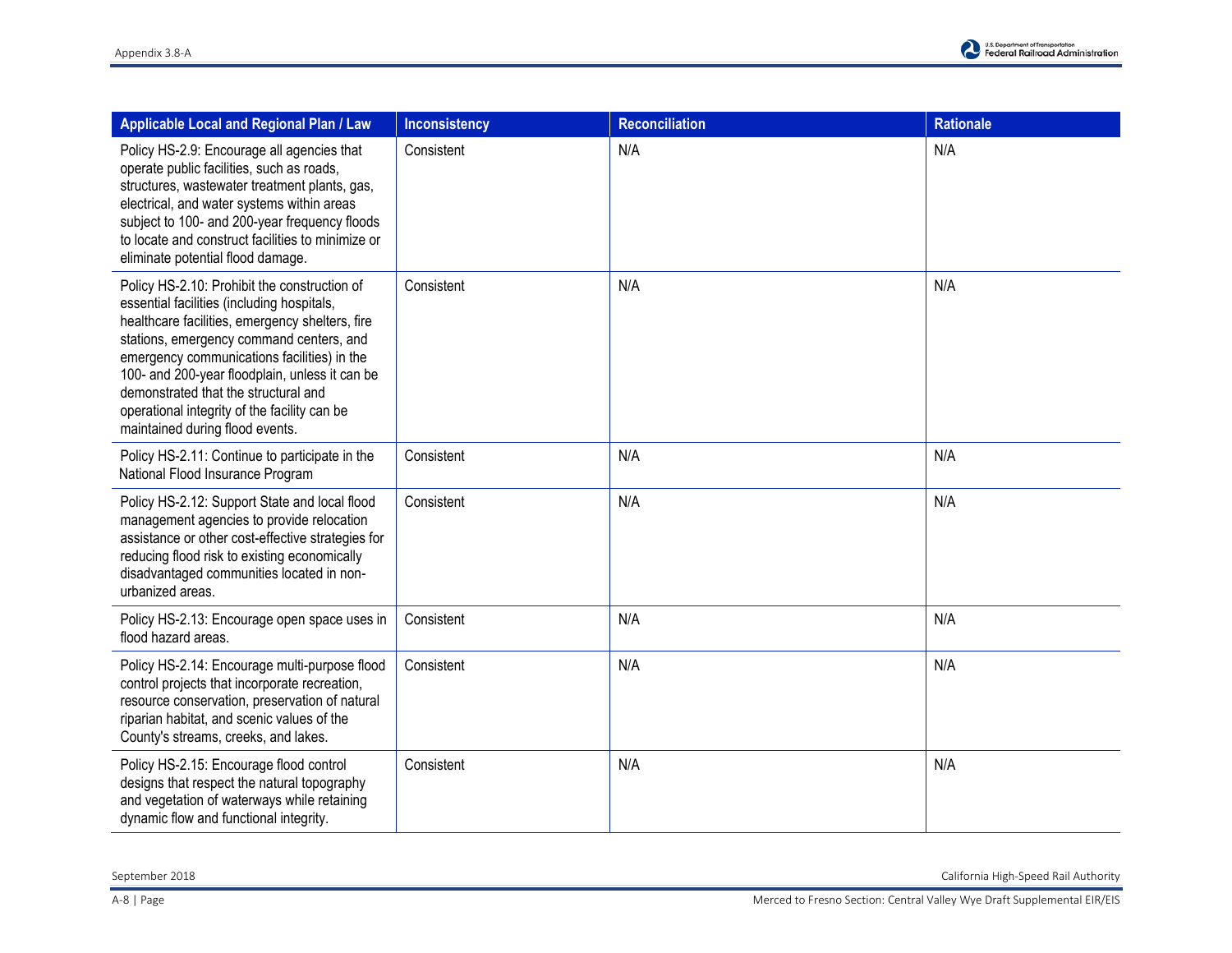| Applicable Local and Regional Plan / Law                                                                                                                                                                                                                | <b>Inconsistency</b> | <b>Reconciliation</b> | <b>Rationale</b> |  |
|---------------------------------------------------------------------------------------------------------------------------------------------------------------------------------------------------------------------------------------------------------|----------------------|-----------------------|------------------|--|
| Policy HS-2.16: Encourage increased<br>stormwater and flood protection infrastructure<br>capacity in order to accommodate changes in<br>precipitation and extreme weather events.                                                                       | Consistent           | N/A                   | N/A              |  |
| Policy HS-2.17: Permit the construction of<br>County flood control facilities in existing<br>developments located within flood hazard<br>areas to proceed only after a complete review<br>of the environmental effect and project costs<br>and benefits | Consistent           | N/A                   | N/A              |  |
| Policy HS-2.18: Prepare public awareness<br>programs to inform the general public and<br>potentially affected property owners of flood<br>hazards, potential dam failure inundation, and<br>evacuation plans.                                           | Consistent           | N/A                   | N/A              |  |
| Policy HS-2.19: Coordinate and use mutual aid<br>resources to augment local resources in order<br>to perform rescue operations, secure utilities<br>and inundated areas, and control traffic in<br>event of dam failure.                                | Consistent           | N/A                   | N/A              |  |
| <b>Merced County Code of Ordinances</b>                                                                                                                                                                                                                 |                      |                       |                  |  |
| Title 16 Building and Construction, Chapter<br>16.16 Building Code, Section 16.16.010<br>International Building Code                                                                                                                                    | Consistent           | N/A                   | N/A              |  |
| Title 18 Zoning, Chapter 18.41 Performance<br>Standards, Section 18.41.030 Dust                                                                                                                                                                         | Consistent           | N/A                   | N/A              |  |
| Merced Vision 2030 General Plan (2012)                                                                                                                                                                                                                  |                      |                       |                  |  |
| Open Space, Conservation, and Recreation<br>Element, Goal Area OS-1: Open space for the<br>preservation of natural resources.                                                                                                                           | Consistent           | N/A                   | N/A              |  |
| Policy OS-1.2: Preserve and enhance creeks in<br>their natural state throughout the planning<br>area.                                                                                                                                                   | Consistent           | N/A                   | N/A              |  |

California High-Speed Rail Authority September 2018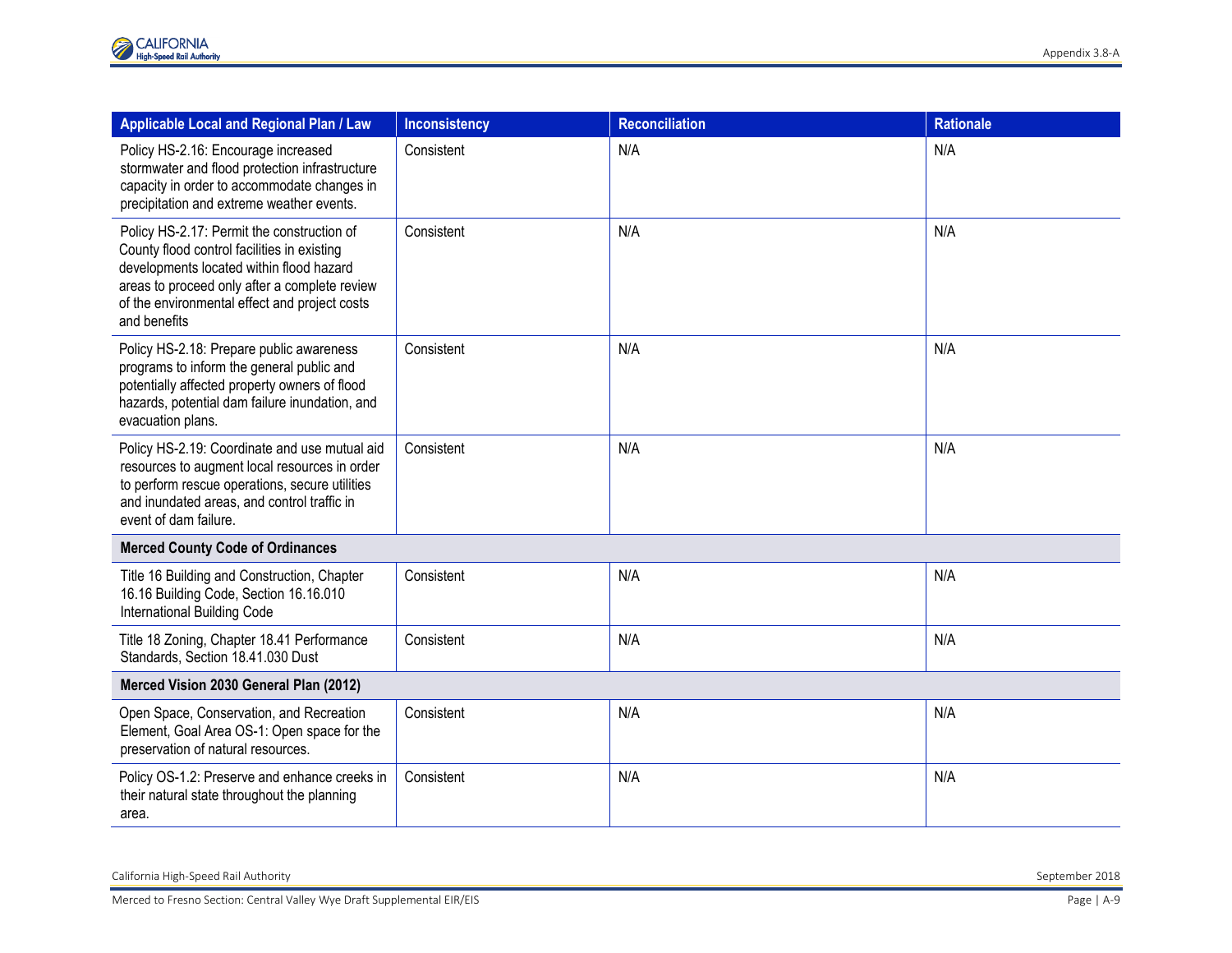| Applicable Local and Regional Plan / Law                                                                                                                                                       | <b>Inconsistency</b> | <b>Reconciliation</b> | <b>Rationale</b> |
|------------------------------------------------------------------------------------------------------------------------------------------------------------------------------------------------|----------------------|-----------------------|------------------|
| Policy OS-1.5: Preserve and enhance water<br>quality.                                                                                                                                          | Consistent           | N/A                   | N/A              |
| Policy P-4.2: Consider the use of reclaimed<br>water to reduce non-potable water demands<br>whenever practical.                                                                                | Consistent           | N/A                   | N/A              |
| <b>Madera County General Plan (1995)</b>                                                                                                                                                       |                      |                       |                  |
| Policy 1.H.2: New development will incorporate<br>soil conservation practices                                                                                                                  | Consistent           | N/A                   | N/A              |
| Policy 1.H.3.c: Development in hillside areas<br>will employ erosion and sediment control<br>measures.                                                                                         | Consistent           | N/A                   | N/A              |
| Policy 3.C.3: Limit development in areas<br>identified as having severe water table<br>depression to uses that do not have high water<br>usage or to uses served by a surface water<br>supply. | Consistent           | N/A                   | N/A              |
| Policy 3.C.5: New development adjacent to<br>bodies of water used as domestic water<br>sources will adequately mitigate potential water<br>quality impacts on these water bodies.              | Consistent           | N/A                   | N/A              |
| Policy 3.E.2: New development will provide<br>protection from the 100-year flood as a<br>minimum.                                                                                              | Consistent           | N/A                   | N/A              |
| Policy 3.E.5: Projects will maintain, to the<br>extent feasible, natural site drainage<br>conditions.                                                                                          | Consistent           | N/A                   | N/A              |
| Policy 3.E.6: Future drainage system<br>discharges shall comply with applicable state<br>and federal pollutant discharge requirements.                                                         | Consistent           | N/A                   | N/A              |
| Policy 3.E.7: Encourages the use of natural<br>stormwater drainage systems.                                                                                                                    | Consistent           | N/A                   | N/A              |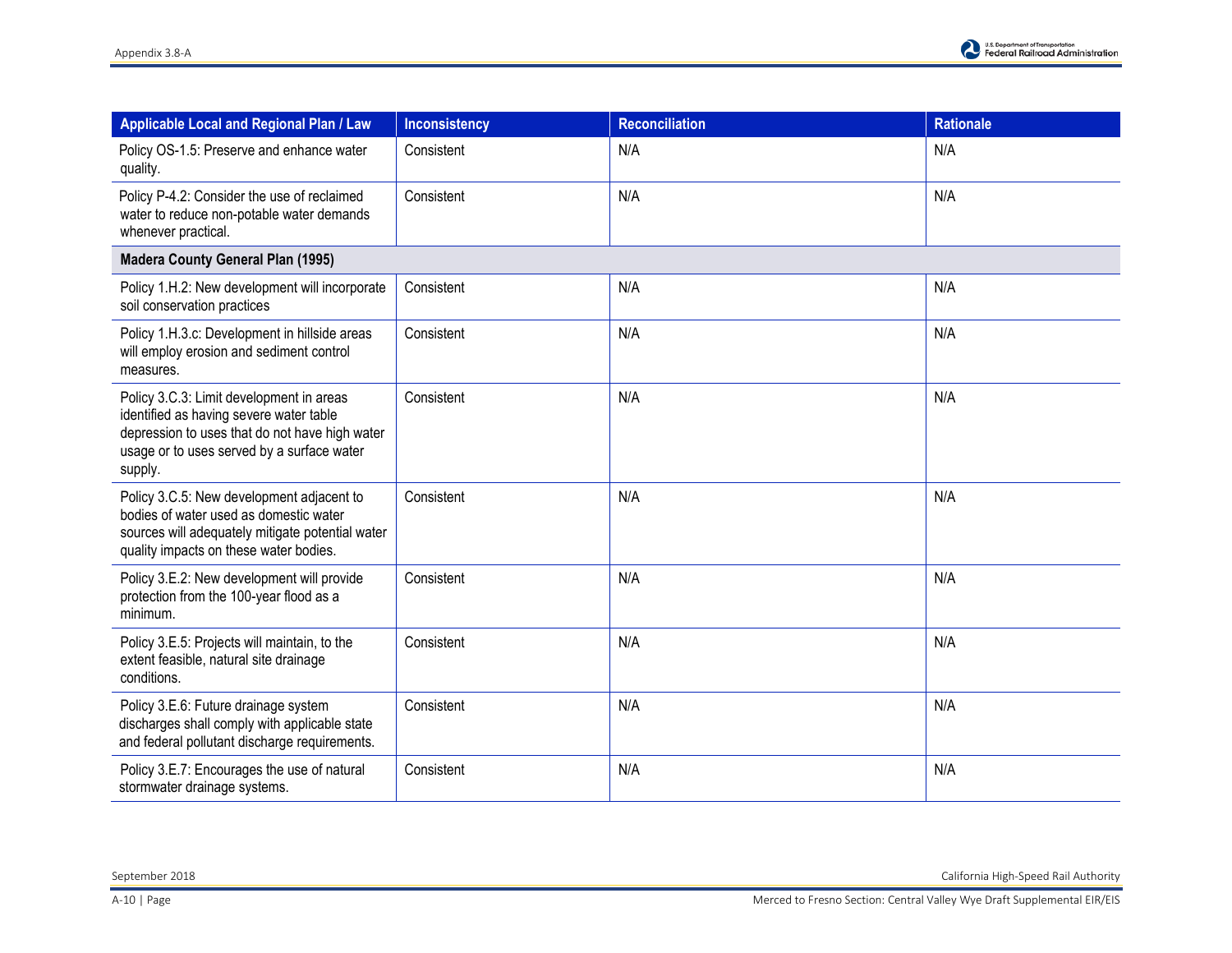| Applicable Local and Regional Plan / Law                                                                                                                                                                                                                                                                                                              | <b>Inconsistency</b> | <b>Reconciliation</b> | <b>Rationale</b> |
|-------------------------------------------------------------------------------------------------------------------------------------------------------------------------------------------------------------------------------------------------------------------------------------------------------------------------------------------------------|----------------------|-----------------------|------------------|
| Policy 5.C.1: Protect preserve areas with prime<br>percolation rates and minimize placement of<br>potential pollutant sources in such areas.                                                                                                                                                                                                          | Consistent           | N/A                   | N/A              |
| Policy 5.C.2: Establishes minimizing<br>sedimentation and erosion through control of<br>grading, cutting trees, removal of vegetation,<br>and placement of roads and bridges. Unless<br>properly mitigated, discourages grading<br>activities during the rainy season.                                                                                | Consistent           | N/A                   | N/A              |
| Policy 5.C.3: Requires new development near<br>water resources to mitigate any potential<br>impacts of release of pollutants in floodwaters,<br>flowing rivers, streams, creeks, or reservoir<br>waters.                                                                                                                                              | Consistent           | N/A                   | N/A              |
| Policy 5.C.4: Requires the use of BMPs to<br>protect streams from the negative effects of<br>construction activities and encourages urban<br>storm drainage systems to use BMPs.                                                                                                                                                                      | Consistent           | N/A                   | N/A              |
| Policy 5.C.6: Requires that natural<br>watercourses are integrated into new<br>development in such a way that they are<br>accessible to the public and provide a positive<br>visual element.                                                                                                                                                          | Consistent           | N/A                   | N/A              |
| Policy 5.C.8: Support the policies of the-San<br>Joaquin River Parkway Plan to protect the San<br>Joaquin River as an aquatic habitat and a<br>water source.                                                                                                                                                                                          | Consistent           | N/A                   | N/A              |
| Policy 5.H.1: Support the preservation and<br>enhancement of natural land forms, natural<br>vegetation, and natural resources as open<br>space. To the extent feasible, the County shall<br>permanently protect as open space areas of<br>natural resource value, including wetlands<br>preserves, riparian corridors, woodlands, and<br>floodplains. | Consistent           | N/A                   | N/A              |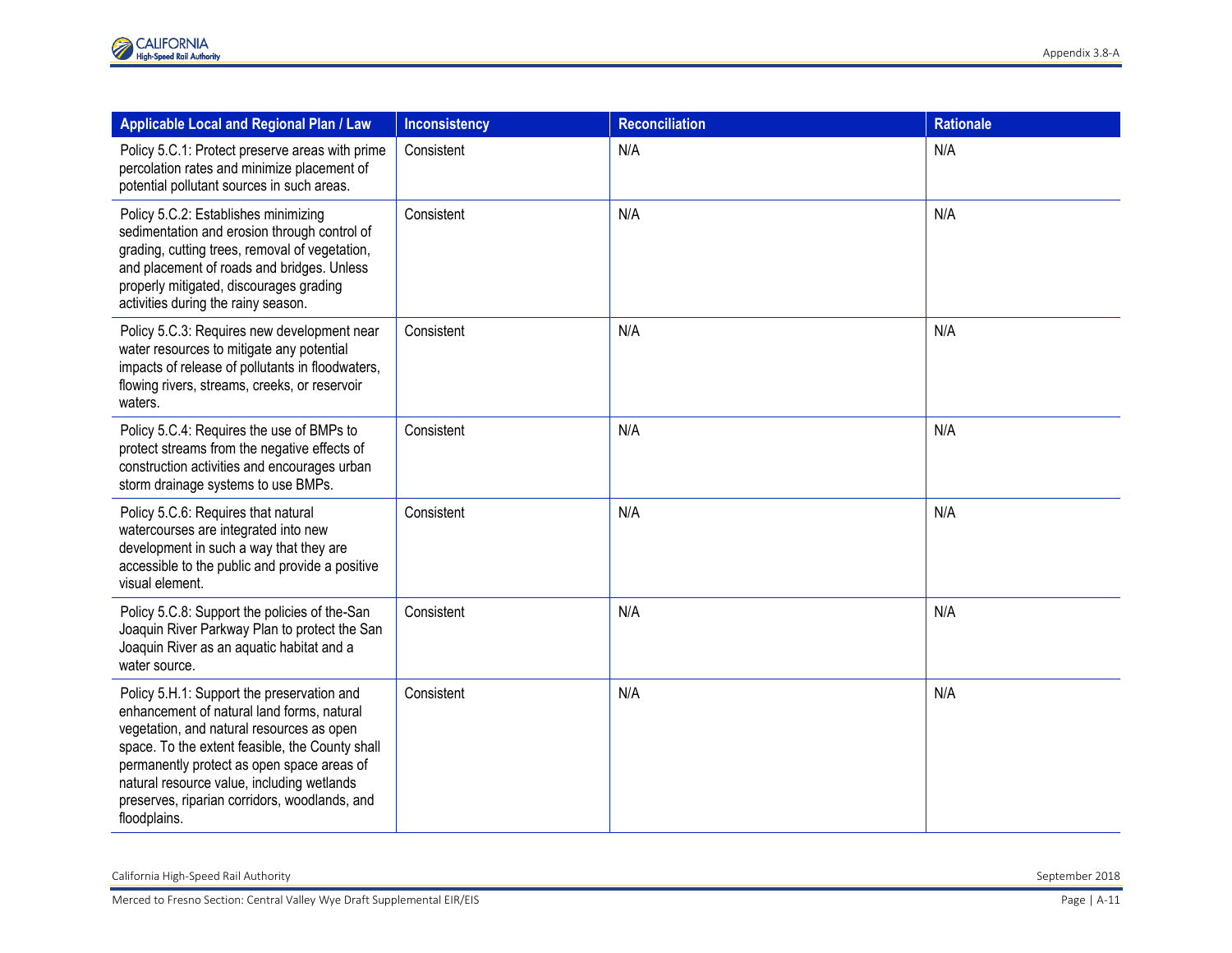| <b>Applicable Local and Regional Plan / Law</b>                                                                                                                                                                                                                                 | <b>Inconsistency</b>                                                                                                                                                                                                                                                                                                                                           | <b>Reconciliation</b>                                                                                                                                                                                                                                                                                                                                                                                                                                                                                                                                                                                                                                           | <b>Rationale</b>                                                                                                                                                                                                                                                                                                                       |
|---------------------------------------------------------------------------------------------------------------------------------------------------------------------------------------------------------------------------------------------------------------------------------|----------------------------------------------------------------------------------------------------------------------------------------------------------------------------------------------------------------------------------------------------------------------------------------------------------------------------------------------------------------|-----------------------------------------------------------------------------------------------------------------------------------------------------------------------------------------------------------------------------------------------------------------------------------------------------------------------------------------------------------------------------------------------------------------------------------------------------------------------------------------------------------------------------------------------------------------------------------------------------------------------------------------------------------------|----------------------------------------------------------------------------------------------------------------------------------------------------------------------------------------------------------------------------------------------------------------------------------------------------------------------------------------|
| Policy 5.H.2: Require that new development be<br>designed and constructed to preserve the<br>following types of areas and features as open<br>space to the maximum extent feasible                                                                                              | Consistent                                                                                                                                                                                                                                                                                                                                                     | N/A                                                                                                                                                                                                                                                                                                                                                                                                                                                                                                                                                                                                                                                             | N/A                                                                                                                                                                                                                                                                                                                                    |
| Policy 6.B.1: Requires flood-proofing of<br>structures in areas subject to flooding.                                                                                                                                                                                            | Consistent                                                                                                                                                                                                                                                                                                                                                     | N/A                                                                                                                                                                                                                                                                                                                                                                                                                                                                                                                                                                                                                                                             | N/A                                                                                                                                                                                                                                                                                                                                    |
| Policy 6.B.3: Restricts uses in designated<br>floodways to those that are tolerant of<br>occasional flooding and do not restrict or alter<br>flow of flood waters. Such uses may include<br>agriculture, outdoor recreation, mineral<br>extraction, and natural resource areas. | Consistent                                                                                                                                                                                                                                                                                                                                                     | N/A                                                                                                                                                                                                                                                                                                                                                                                                                                                                                                                                                                                                                                                             | N/A                                                                                                                                                                                                                                                                                                                                    |
| Policy 6.B.4: Requires that all development<br>within areas subject to 100-year floods be<br>designed and constructed in a manner that will<br>not cause floodwaters to be diverted onto<br>adjacent property or increase flood hazards to<br>other areas.                      | Consistent                                                                                                                                                                                                                                                                                                                                                     | N/A                                                                                                                                                                                                                                                                                                                                                                                                                                                                                                                                                                                                                                                             | N/A                                                                                                                                                                                                                                                                                                                                    |
| <b>Madera County Code of Ordinances, Title 14</b>                                                                                                                                                                                                                               |                                                                                                                                                                                                                                                                                                                                                                |                                                                                                                                                                                                                                                                                                                                                                                                                                                                                                                                                                                                                                                                 |                                                                                                                                                                                                                                                                                                                                        |
| Buildings and Construction, Chapter 14.50<br>Grading and Erosion Control.<br>14.50.030 Requirements<br>14.50.050 Permit Applications<br>14.50.080 Drainage and erosion control<br>requirements                                                                                  | Inconsistent<br>The Central Valley Wye<br>alternatives would be consistent<br>with sections 14.50.030 and<br>14.50.080 of this policy. However,<br>the Central Valley Wye<br>alternatives would be inconsistent<br>with section 14.50.050, because<br>the Authority and FRA are not<br>required to obtain local grading<br>permits for earthmoving activities. | Through HYD-IAMF#3, Prepare and Implement a<br>Construction Stormwater Pollution Prevention Plan,<br>the Authority and the contractor will prepare and<br>implement a construction Stormwater Pollution<br>Prevention Plan (SWPPP) that will provide best<br>management practices (BMP) to minimize potential<br>short-term increases in sediment transport caused<br>by construction; such BMPs will include erosion<br>control requirements and stormwater management.<br>Nevertheless, the Central Valley Wye alternatives<br>would remain inconsistent because the Authority and<br>FRA do not propose to obtain local permits for<br>earthmoving activity. | The Authority is mandated to<br>construct and operate the HSR<br>project, including the Central<br>Valley Wye alternatives. This is<br>a state-level project that would<br>have benefits across multiple<br>resource areas. The HSR<br>project design includes<br>measures to minimize effects<br>on hydrology and water<br>resources. |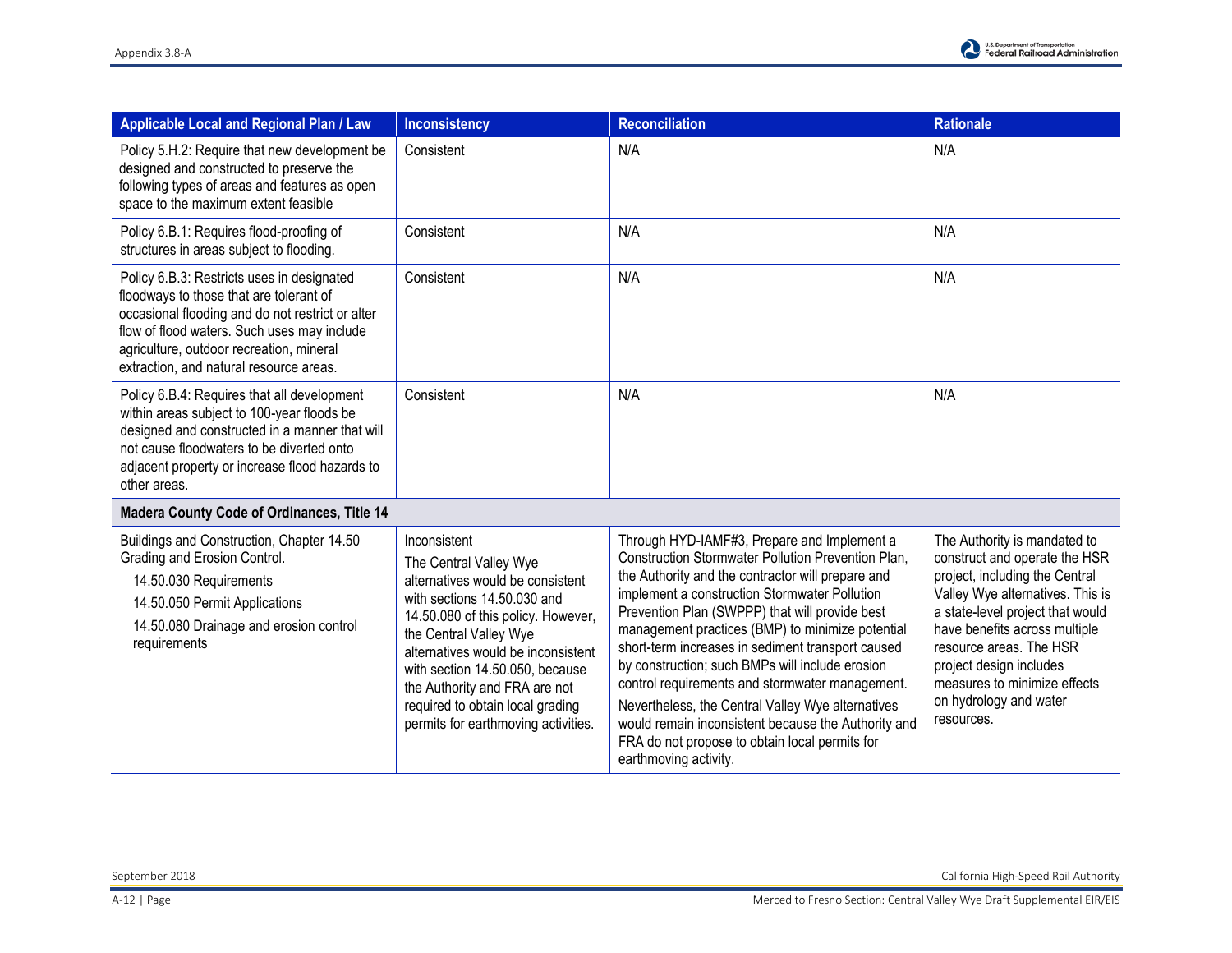| Applicable Local and Regional Plan / Law                                                                                                                                                                                                                                                               | <b>Inconsistency</b>                                                                                                                                                                                                                                                                          | <b>Reconciliation</b>                                                                                                                                                                                                                                                                                                                                                                                                                                                                                                                                                                                                                                                                                                                                                                                                                               | <b>Rationale</b>                                                                                                                                                                                                                                                                                                                       |  |
|--------------------------------------------------------------------------------------------------------------------------------------------------------------------------------------------------------------------------------------------------------------------------------------------------------|-----------------------------------------------------------------------------------------------------------------------------------------------------------------------------------------------------------------------------------------------------------------------------------------------|-----------------------------------------------------------------------------------------------------------------------------------------------------------------------------------------------------------------------------------------------------------------------------------------------------------------------------------------------------------------------------------------------------------------------------------------------------------------------------------------------------------------------------------------------------------------------------------------------------------------------------------------------------------------------------------------------------------------------------------------------------------------------------------------------------------------------------------------------------|----------------------------------------------------------------------------------------------------------------------------------------------------------------------------------------------------------------------------------------------------------------------------------------------------------------------------------------|--|
| City of Chowchilla 2040 General Plan (2011)                                                                                                                                                                                                                                                            |                                                                                                                                                                                                                                                                                               |                                                                                                                                                                                                                                                                                                                                                                                                                                                                                                                                                                                                                                                                                                                                                                                                                                                     |                                                                                                                                                                                                                                                                                                                                        |  |
| Objective OS-11: Ensure adequate<br>groundwater reserves are maintained for<br>present and future domestic, commercial, and<br>industrial uses.                                                                                                                                                        | Consistent                                                                                                                                                                                                                                                                                    | N/A                                                                                                                                                                                                                                                                                                                                                                                                                                                                                                                                                                                                                                                                                                                                                                                                                                                 | N/A                                                                                                                                                                                                                                                                                                                                    |  |
| Objective OS-12: Ensure groundwater quality<br>is maintained at a satisfactory level for<br>domestic water consumption.                                                                                                                                                                                | Consistent                                                                                                                                                                                                                                                                                    | N/A                                                                                                                                                                                                                                                                                                                                                                                                                                                                                                                                                                                                                                                                                                                                                                                                                                                 | N/A                                                                                                                                                                                                                                                                                                                                    |  |
| Policy PF-1.3: Develop and maintain Master<br>Plans for water, wastewater collection and<br>treatment, and storm water collection and<br>disposal which address future growth demands<br>and address public facilities and services<br>including schools in a coordinated and<br>comprehensive manner. | Consistent                                                                                                                                                                                                                                                                                    | N/A                                                                                                                                                                                                                                                                                                                                                                                                                                                                                                                                                                                                                                                                                                                                                                                                                                                 | N/A                                                                                                                                                                                                                                                                                                                                    |  |
| Policy PF-6.1: The City shall condition approval<br>of development projects on the provision of<br>adequate storm drainage improvements.                                                                                                                                                               | Inconsistent<br>The Central Valley Wye<br>alternatives would be in<br>compliance with state and federal<br>stormwater regulations, while<br>some local stormwater policies<br>and requirements that require the<br>development of stormwater plans<br>and approvals would not be<br>required. | Through HYD-IAMF#1, Stormwater Management,<br>the Authority will evaluate each receiving stormwater<br>system's capacity during the detailed design phase,<br>to accommodate runoff from the HSR system for the<br>design storm event. In addition, the Authority will<br>incorporate into the design and implement several<br>stormwater management measures during<br>construction.<br>In addition to HYD-IAMF#1, the Authority has also<br>committed to implementing HYD-IAMF#3, and will<br>encourage on-site retention of stormwater runoff<br>using measures such as flow dispersion, infiltration,<br>and evaporation, supplemented by detention, where<br>required.<br>Nevertheless, the Central Valley Wye alternatives<br>would remain inconsistent because the Authority and<br>FRA do not propose to develop local stormwater<br>plans. | The Authority is mandated to<br>construct and operate the HSR<br>project, including the Central<br>Valley Wye alternatives. This is<br>a state-level project that would<br>have benefits across multiple<br>resource areas. The HSR<br>project design includes<br>measures to minimize effects<br>on hydrology and water<br>resources. |  |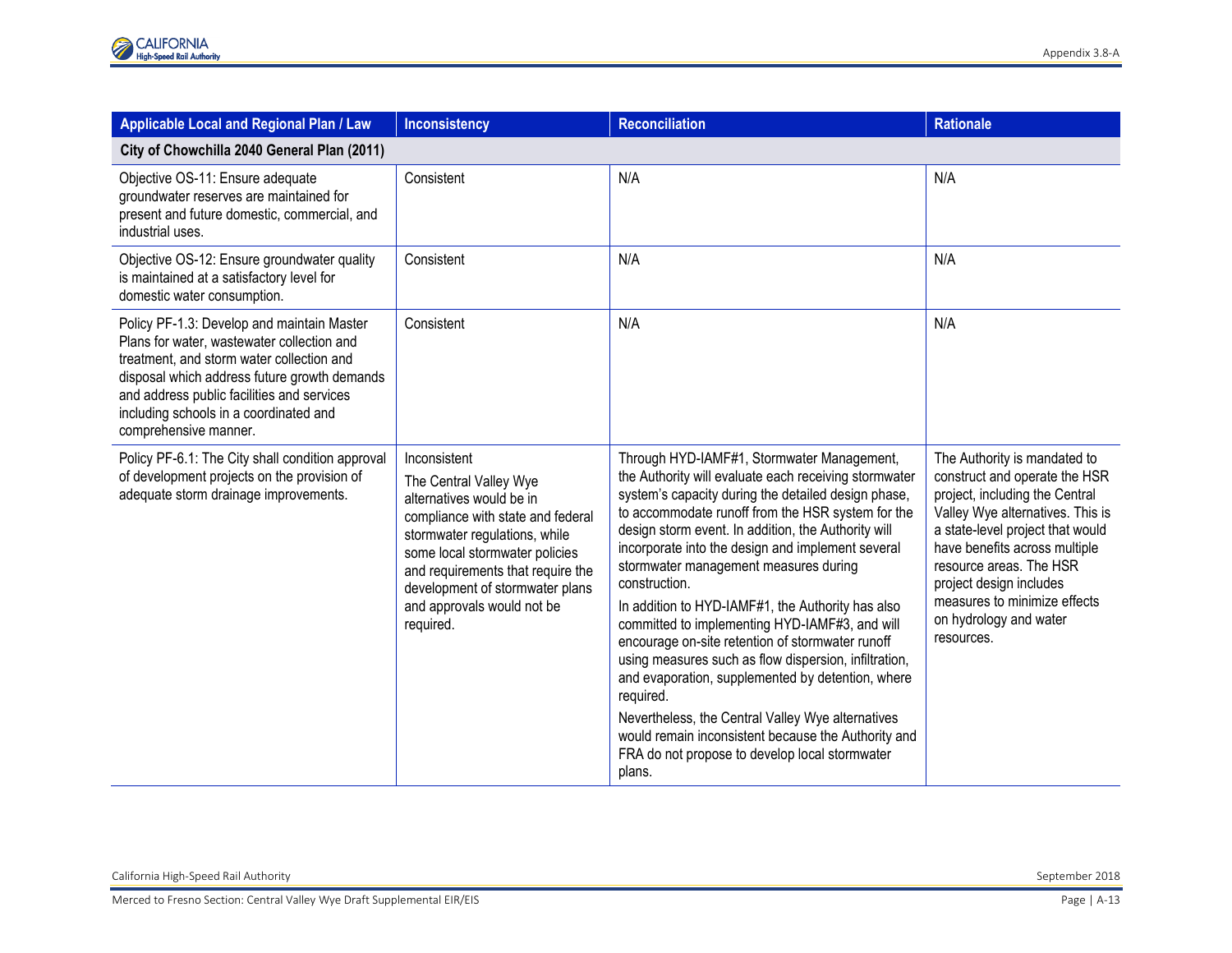| Applicable Local and Regional Plan / Law                                                                                                                                                                                                                                                                                                       | <b>Inconsistency</b>                                                                                                                                                                                                                                                                          | <b>Reconciliation</b>                                                                                                                                                                                                                                                                                                                                                                                                                                                                                                                                                                                                                                                                                                                                                                            | <b>Rationale</b>                                                                                                                                                                                                                                                                                                                       |
|------------------------------------------------------------------------------------------------------------------------------------------------------------------------------------------------------------------------------------------------------------------------------------------------------------------------------------------------|-----------------------------------------------------------------------------------------------------------------------------------------------------------------------------------------------------------------------------------------------------------------------------------------------|--------------------------------------------------------------------------------------------------------------------------------------------------------------------------------------------------------------------------------------------------------------------------------------------------------------------------------------------------------------------------------------------------------------------------------------------------------------------------------------------------------------------------------------------------------------------------------------------------------------------------------------------------------------------------------------------------------------------------------------------------------------------------------------------------|----------------------------------------------------------------------------------------------------------------------------------------------------------------------------------------------------------------------------------------------------------------------------------------------------------------------------------------|
| Policy PF-6.2: The City shall require the<br>extension of storm drains to new areas in<br>accordance with the phasing of a storm<br>drainage master plan.                                                                                                                                                                                      | Inconsistent<br>The Central Valley Wye<br>alternatives would be in<br>compliance with state and federal<br>stormwater regulations, while<br>some local stormwater policies<br>and requirements that require the<br>development of stormwater plans<br>and approvals would not be<br>required. | Through HYD-IAMF#1, the Authority will evaluate<br>each receiving stormwater system's capacity during<br>the detailed design phase, to accommodate runoff<br>from the HSR system for the design storm event. In<br>addition, the Authority will incorporate into the design<br>and implement several stormwater management<br>measures during construction.<br>Nevertheless, the Central Valley Wye alternatives<br>would remain inconsistent because the Authority and<br>FRA do not propose to develop local stormwater<br>plans.                                                                                                                                                                                                                                                              | The Authority is mandated to<br>construct and operate the HSR<br>project, including the Central<br>Valley Wye alternatives. This is<br>a state-level project that would<br>have benefits across multiple<br>resource areas. The HSR<br>project design includes<br>measures to minimize effects<br>on hydrology and water<br>resources. |
| Policy PF-7.1: Natural and manmade channels,<br>detention basins, and other drainage facilities<br>shall be maintained to ensure that their full use<br>and carrying capacity is not impaired.                                                                                                                                                 | Consistent                                                                                                                                                                                                                                                                                    | N/A                                                                                                                                                                                                                                                                                                                                                                                                                                                                                                                                                                                                                                                                                                                                                                                              | N/A                                                                                                                                                                                                                                                                                                                                    |
| Policy PF-7.2: Continue to require new<br>development to discharge storm water runoff at<br>volumes no greater than the capacity of any<br>portion of the existing downstream system by<br>utilizing detention or retention or other<br>approved methods, unless the project is<br>providing drainage pursuant to an adopted<br>drainage plan. | Inconsistent<br>The Central Valley Wye<br>alternatives would be in<br>compliance with state and federal<br>stormwater regulations, while<br>some local stormwater policies<br>and requirements that require the<br>development of stormwater plans<br>and approvals would not be<br>required. | Through HYD-IAMF#1, the Authority will evaluate<br>each receiving stormwater system's capacity during<br>the detailed design phase, to accommodate runoff<br>from the HSR system for the design storm event.<br>In addition to HYD-IAMF#1, the Authority has also<br>committed to implementing HYD-IAMF#3, and will<br>encourage on-site retention of stormwater runoff<br>using measures such as flow dispersion, infiltration,<br>and evaporation, supplemented by detention, where<br>required. Additional flow control measures could be<br>implemented where local regulations or drainage<br>requirements dictate.<br>Nevertheless, the Central Valley Wye alternatives<br>would remain inconsistent because the Authority and<br>FRA do not propose to develop local stormwater<br>plans. | The Authority is mandated to<br>construct and operate the HSR<br>project, including the Central<br>Valley Wye alternatives. This is<br>a state-level project that would<br>have benefits across multiple<br>resource areas. The HSR<br>project design includes<br>measures to minimize effects<br>on hydrology and water<br>resources. |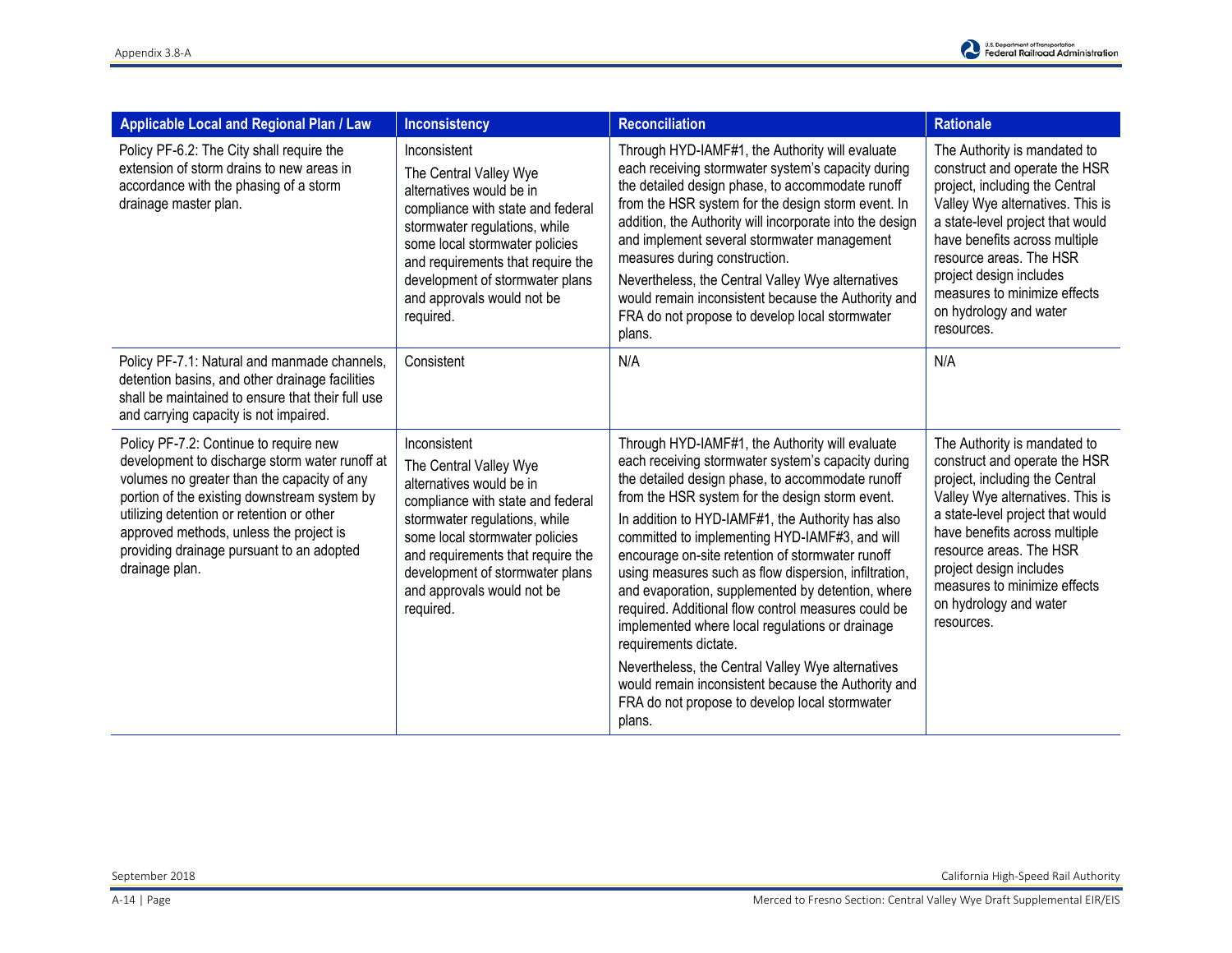| <b>Applicable Local and Regional Plan / Law</b>                                                                                                                                                                                                                                                                                                                              | <b>Inconsistency</b>                                                                                                                                                                                                                                                                          | <b>Reconciliation</b>                                                                                                                                                                                                                                                                                                                                                                                                                                                                                                               | <b>Rationale</b>                                                                                                                                                                                                                                                                                                                       |
|------------------------------------------------------------------------------------------------------------------------------------------------------------------------------------------------------------------------------------------------------------------------------------------------------------------------------------------------------------------------------|-----------------------------------------------------------------------------------------------------------------------------------------------------------------------------------------------------------------------------------------------------------------------------------------------|-------------------------------------------------------------------------------------------------------------------------------------------------------------------------------------------------------------------------------------------------------------------------------------------------------------------------------------------------------------------------------------------------------------------------------------------------------------------------------------------------------------------------------------|----------------------------------------------------------------------------------------------------------------------------------------------------------------------------------------------------------------------------------------------------------------------------------------------------------------------------------------|
| Policy PF-7.3: When necessary, require new<br>development to prepare hydrologic studies to<br>assess storm runoff effects on the local<br>drainage system and, if warranted, require new<br>development to provide adequate drainage<br>facilities and to mitigate increases in storm<br>water flows and/or volume to avoid cumulative<br>increases in downstream flows.     | Inconsistent<br>The Central Valley Wye<br>alternatives would be in<br>compliance with state and federal<br>stormwater regulations, while<br>some local stormwater policies<br>and requirements that require the<br>development of stormwater plans<br>and approvals would not be<br>required. | Through HYD-IAMF#1, the Authority will evaluate<br>each receiving stormwater system's capacity during<br>the detailed design phase, to accommodate runoff<br>from the HSR system for the design storm event. In<br>addition, the Authority will incorporate into the design<br>and implement several stormwater management<br>measures during construction.<br>Nevertheless, the Central Valley Wye alternatives<br>would remain inconsistent because the Authority and<br>FRA do not propose to develop local stormwater<br>plans. | The Authority is mandated to<br>construct and operate the HSR<br>project, including the Central<br>Valley Wye alternatives. This is<br>a state-level project that would<br>have benefits across multiple<br>resource areas. The HSR<br>project design includes<br>measures to minimize effects<br>on hydrology and water<br>resources. |
| Policy PF-7.4: New and redevelopment<br>projects shall prepare and provide to the City<br>appropriate drainage studies that assess<br>project storm runoff effects on the City storm<br>drain system, as well as provide appropriate<br>storm drainage facilities to ensure an<br>increased risk of on- or off-site flooding does<br>not result from project implementation. | Inconsistent<br>The Central Valley Wye<br>alternatives would be in<br>compliance with state and federal<br>stormwater regulations, while<br>some local stormwater policies<br>and requirements that require the<br>development of stormwater plans<br>and approvals would not be<br>required. | Through HYD-IAMF#1, the Authority will evaluate<br>each receiving stormwater system's capacity during<br>the detailed design phase, to accommodate runoff<br>from the HSR system for the design storm event. In<br>addition, the Authority will incorporate into the design<br>and implement several stormwater management<br>measures during construction.<br>Nevertheless, the Central Valley Wye alternatives<br>would remain inconsistent because the Authority and<br>FRA do not propose to develop local stormwater<br>plans. | The Authority is mandated to<br>construct and operate the HSR<br>project, including the Central<br>Valley Wye alternatives. This is<br>a state-level project that would<br>have benefits across multiple<br>resource areas. The HSR<br>project design includes<br>measures to minimize effects<br>on hydrology and water<br>resources. |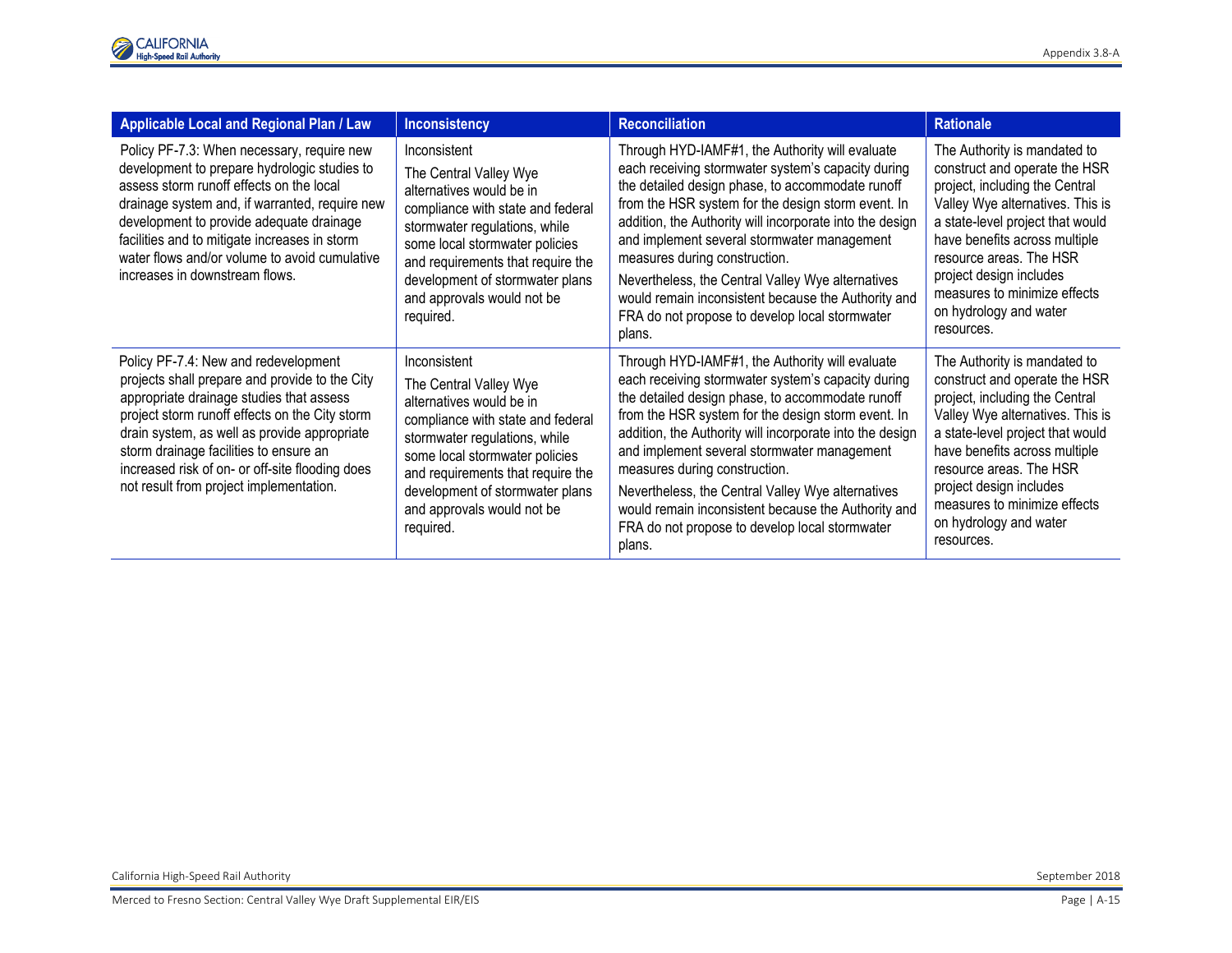| Applicable Local and Regional Plan / Law                                                                                                                                                                                                                                                | <b>Inconsistency</b>                                                                                                                                                                                                                                                                           | <b>Reconciliation</b>                                                                                                                                                                                                                                                                                                                                                                                                                                                                                                                                                                                                                                                                                                                                                                                                                                                                                                                           | <b>Rationale</b>                                                                                                                                                                                                                                                                                                                       |
|-----------------------------------------------------------------------------------------------------------------------------------------------------------------------------------------------------------------------------------------------------------------------------------------|------------------------------------------------------------------------------------------------------------------------------------------------------------------------------------------------------------------------------------------------------------------------------------------------|-------------------------------------------------------------------------------------------------------------------------------------------------------------------------------------------------------------------------------------------------------------------------------------------------------------------------------------------------------------------------------------------------------------------------------------------------------------------------------------------------------------------------------------------------------------------------------------------------------------------------------------------------------------------------------------------------------------------------------------------------------------------------------------------------------------------------------------------------------------------------------------------------------------------------------------------------|----------------------------------------------------------------------------------------------------------------------------------------------------------------------------------------------------------------------------------------------------------------------------------------------------------------------------------------|
| Policy PF-7.5: All drainage improvements shall<br>comply with the City of Chowchilla Public<br><b>Works Construction Standards.</b>                                                                                                                                                     | Inconsistent.<br>The Central Valley Wye<br>alternatives would be in<br>compliance with state and federal<br>stormwater regulations, while<br>some local stormwater policies<br>and requirements that require the<br>development of stormwater plans<br>and approvals would not be<br>required. | Through HYD-IAMF#1, the Authority will evaluate<br>each receiving stormwater system's capacity during<br>the detailed design phase, to accommodate runoff<br>from the HSR system for the design storm event. In<br>addition, the Authority will incorporate into the design<br>and implement several stormwater management<br>measures during construction.<br>In addition to HYD-IAMF#1, the Authority has also<br>committed to implementing HYD-IAMF#3, and will<br>encourage on-site retention of stormwater runoff<br>using measures such as flow dispersion, infiltration,<br>and evaporation, supplemented by detention, where<br>required. Additional flow control measures could be<br>implemented where local regulations or drainage<br>requirements dictate.<br>Nevertheless, the Central Valley Wye alternatives<br>would remain inconsistent because the Authority and<br>FRA do not propose to develop local stormwater<br>plans. | The Authority is mandated to<br>construct and operate the HSR<br>project, including the Central<br>Valley Wye alternatives. This is<br>a state-level project that would<br>have benefits across multiple<br>resource areas. The HSR<br>project design includes<br>measures to minimize effects<br>on hydrology and water<br>resources. |
| Policy PS 2.2: Development of urban uses,<br>with the exception of passive recreation use<br>areas and pedestrian/bicycle trails within a<br>floodway or floodplain subject to a 100-year<br>flood event shall be prohibited.                                                           | Consistent                                                                                                                                                                                                                                                                                     | N/A                                                                                                                                                                                                                                                                                                                                                                                                                                                                                                                                                                                                                                                                                                                                                                                                                                                                                                                                             | N/A                                                                                                                                                                                                                                                                                                                                    |
| Policy PS 2.3: Preserve floodways and<br>floodplains for non-urban uses with the<br>exception of passive or active recreational<br>development may be allowed in a floodplain<br>with appropriate measures that avoid or<br>minimize damage to recreation or structural<br>improvements | Consistent                                                                                                                                                                                                                                                                                     | N/A                                                                                                                                                                                                                                                                                                                                                                                                                                                                                                                                                                                                                                                                                                                                                                                                                                                                                                                                             | N/A                                                                                                                                                                                                                                                                                                                                    |
| Policy PS 2.4: Ensure that potential flooding<br>impacts, including on-site flood damage, and<br>potential inundation, are adequately addressed<br>through the environmental review process and<br>appropriate mitigation is imposed.                                                   | Consistent                                                                                                                                                                                                                                                                                     | N/A                                                                                                                                                                                                                                                                                                                                                                                                                                                                                                                                                                                                                                                                                                                                                                                                                                                                                                                                             | N/A                                                                                                                                                                                                                                                                                                                                    |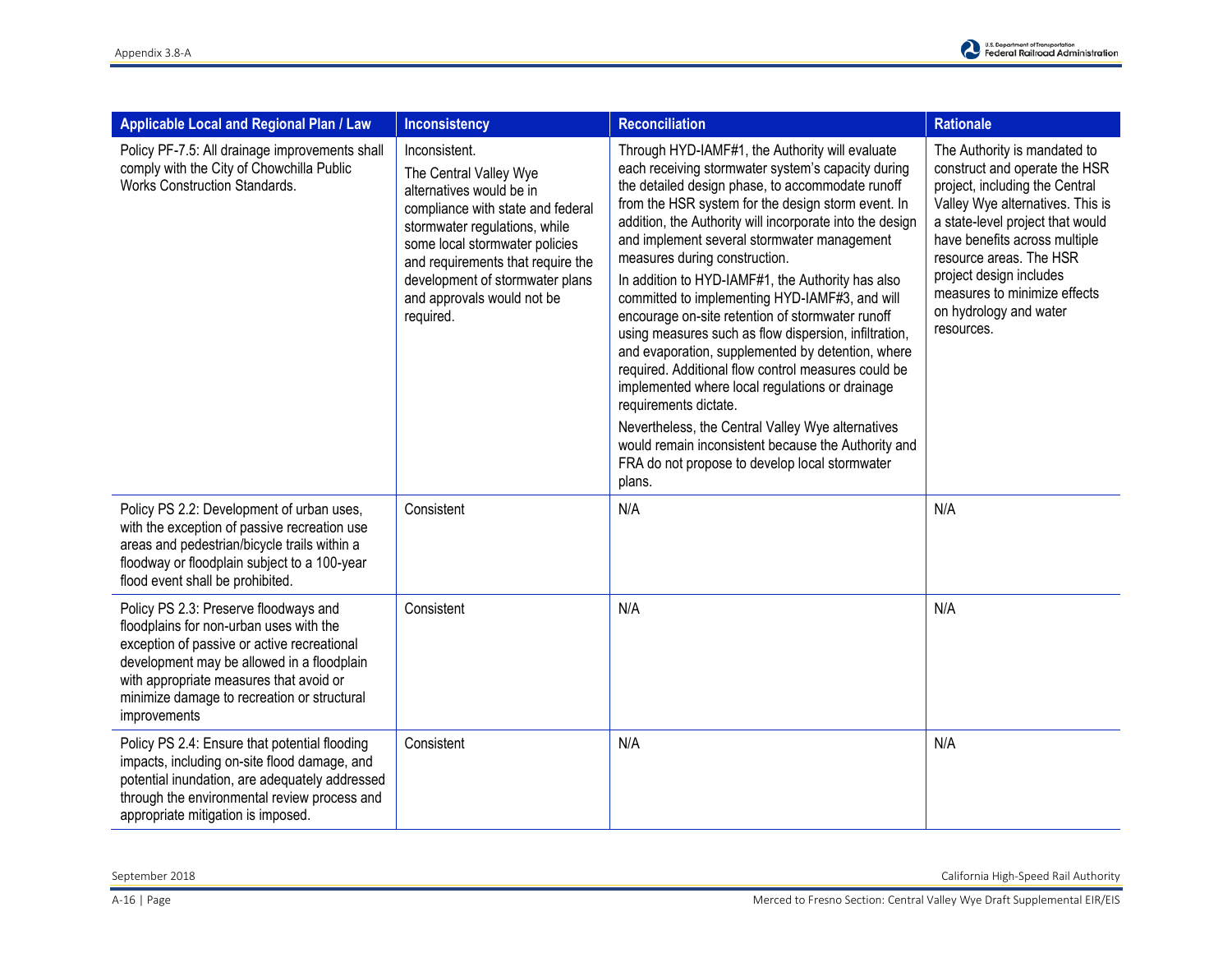| Applicable Local and Regional Plan / Law                                                                                                                                                                                                                                                                                                                                                                                                                                                                                                                                                                                                                            | <b>Inconsistency</b>                                                                                                                                                                                                                           | <b>Reconciliation</b>                                                                                                                                                                                                                                                                                                                                                                                                                                                                                        | <b>Rationale</b>                                                                                                                                                                                                                                                                                                                       |
|---------------------------------------------------------------------------------------------------------------------------------------------------------------------------------------------------------------------------------------------------------------------------------------------------------------------------------------------------------------------------------------------------------------------------------------------------------------------------------------------------------------------------------------------------------------------------------------------------------------------------------------------------------------------|------------------------------------------------------------------------------------------------------------------------------------------------------------------------------------------------------------------------------------------------|--------------------------------------------------------------------------------------------------------------------------------------------------------------------------------------------------------------------------------------------------------------------------------------------------------------------------------------------------------------------------------------------------------------------------------------------------------------------------------------------------------------|----------------------------------------------------------------------------------------------------------------------------------------------------------------------------------------------------------------------------------------------------------------------------------------------------------------------------------------|
| City of Chowchilla Code of Ordinances, Title 17                                                                                                                                                                                                                                                                                                                                                                                                                                                                                                                                                                                                                     |                                                                                                                                                                                                                                                |                                                                                                                                                                                                                                                                                                                                                                                                                                                                                                              |                                                                                                                                                                                                                                                                                                                                        |
| Title 17 Subdivisions, Chapter 17.32 Design<br>and Improvement Standards, Section<br>17.32.060 Grading Plan                                                                                                                                                                                                                                                                                                                                                                                                                                                                                                                                                         | Inconsistent<br>The Central Valley Wye<br>alternatives would be inconsistent<br>with chapter 17.32.060 of this<br>policy. However, the Authority and<br>FRA are not required to obtain<br>local grading permits for<br>earthmoving activities. | Through HYD-IAMF#3, the Authority and the<br>contractor will prepare and implement a construction<br>SWPPP that will provide BMPs to minimize potential<br>short-term increases in sediment transport caused<br>by construction; these BMPs will include erosion<br>control requirements and stormwater management.<br>Nevertheless, the Central Valley Wye alternatives<br>would remain inconsistent because the Authority and<br>FRA do not propose to obtain local permits for<br>earthmoving activities. | The Authority is mandated to<br>construct and operate the HSR<br>project, including the Central<br>Valley Wye alternatives. This is<br>a state-level project that would<br>have benefits across multiple<br>resource areas. The HSR<br>project design includes<br>measures to minimize effects<br>on hydrology and water<br>resources. |
| <b>Fresno County General Plan (2003)</b>                                                                                                                                                                                                                                                                                                                                                                                                                                                                                                                                                                                                                            |                                                                                                                                                                                                                                                |                                                                                                                                                                                                                                                                                                                                                                                                                                                                                                              |                                                                                                                                                                                                                                                                                                                                        |
| Policy LU-C.8: Fresno County shall take into<br>consideration the presence of the regulatory<br>floodway or other designated floodway, the<br>FEMA-designated 100-year floodplain,<br>estimated 250-year floodplain, the Standard<br>Project Flood, and the FMFCD Riverine<br>Floodplain Policy in determining the location of<br>future development within the San Joaquin<br>River Parkway area. Any development sited in<br>a designated 100-year floodplain shall comply<br>with regulatory requirements at a minimum and<br>with the FMFCD Riverine Floodplain Policy<br>criteria, or requirements of other agencies<br>having jurisdiction, where applicable. | Consistent                                                                                                                                                                                                                                     | N/A                                                                                                                                                                                                                                                                                                                                                                                                                                                                                                          | N/A                                                                                                                                                                                                                                                                                                                                    |
| Policy PF-C.3: To reduce demand on the<br>County's groundwater resources, the County<br>shall encourage the use of surface water to the<br>maximum extent feasible.                                                                                                                                                                                                                                                                                                                                                                                                                                                                                                 | Consistent                                                                                                                                                                                                                                     | N/A                                                                                                                                                                                                                                                                                                                                                                                                                                                                                                          | N/A                                                                                                                                                                                                                                                                                                                                    |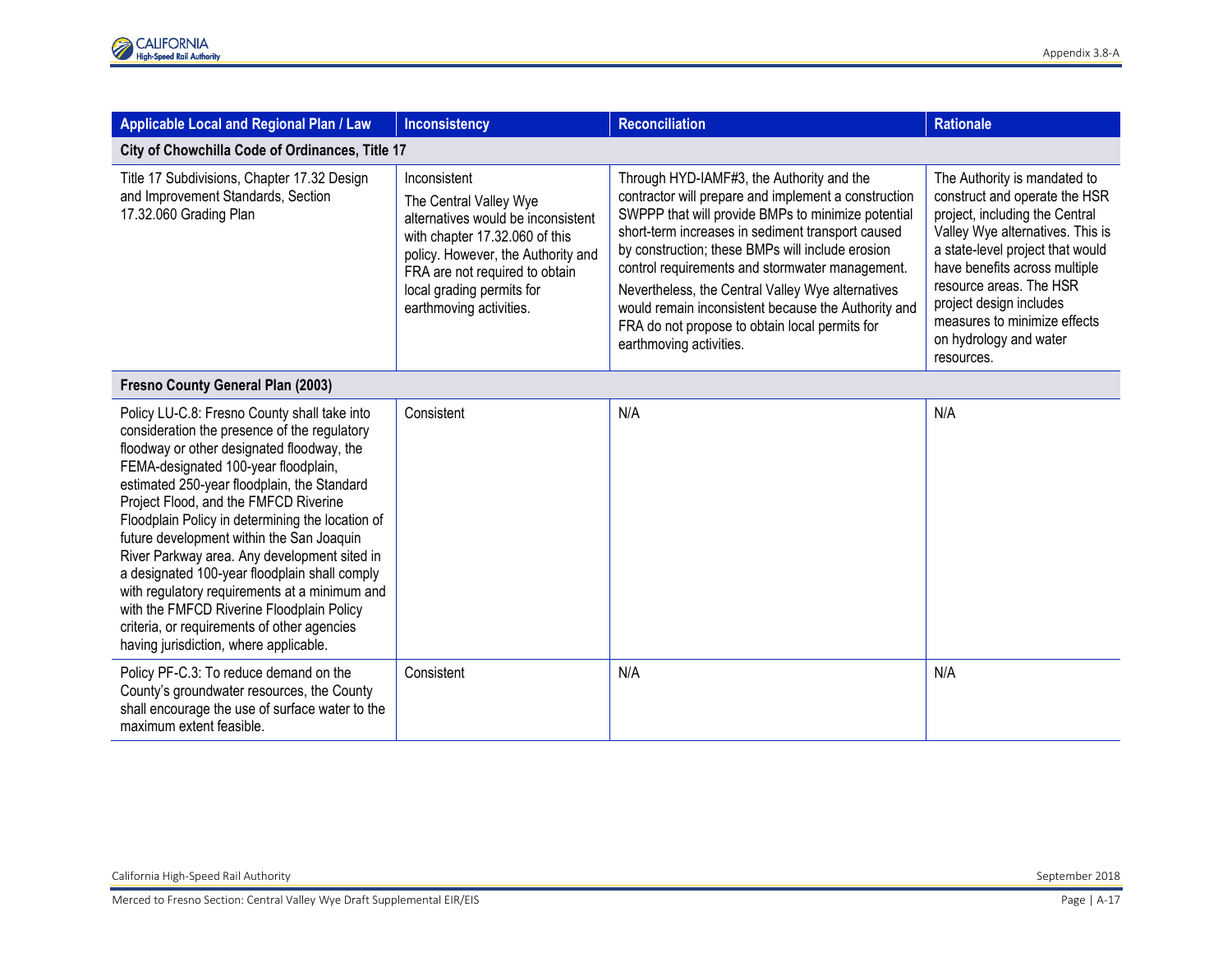| Applicable Local and Regional Plan / Law                                                                                                                                                                                                                                                                                                                                                             | <b>Inconsistency</b> | <b>Reconciliation</b> | <b>Rationale</b> |
|------------------------------------------------------------------------------------------------------------------------------------------------------------------------------------------------------------------------------------------------------------------------------------------------------------------------------------------------------------------------------------------------------|----------------------|-----------------------|------------------|
| Policy PF-E.16: The County shall minimize<br>sedimentation and erosion through control of<br>grading, cutting of trees, removal of vegetation,<br>placement of roads and bridges, and use of<br>off-road vehicles. The County shall discourage<br>grading activities during the rainy season,<br>unless adequately mitigated, to avoid<br>sedimentation of creeks and damage to<br>riparian habitat. | Consistent           | N/A                   | N/A              |
| Policy PF-E.21: The County shall require the<br>use of feasible and practical best management<br>practices (BMPs) to protect streams from the<br>adverse effects of construction activities, and<br>shall encourage the urban storm drainage<br>systems and agricultural activities to use<br>BMPs.                                                                                                  | Consistent           | N/A                   | N/A              |
| <b>Stanislaus County General Plan (2016)</b>                                                                                                                                                                                                                                                                                                                                                         |                      |                       |                  |
| Conservation/Open Space Element, Goal Two:<br>Conserve water resources and protect water<br>quality in the County.                                                                                                                                                                                                                                                                                   | Consistent           | N/A                   | N/A              |
| Policy 5: Protect groundwater aquifers and<br>recharge areas, particularly those critical for<br>the replenishment of reservoirs and aquifers.                                                                                                                                                                                                                                                       | Consistent           | N/A                   | N/A              |
| Policy 6: Preserve vegetation to protect<br>waterways from bank erosion and siltation.                                                                                                                                                                                                                                                                                                               | Consistent           | N/A                   | N/A              |
| <b>Stanislaus County Code</b>                                                                                                                                                                                                                                                                                                                                                                        |                      |                       |                  |
| 14.14.050 Discharge of nonstormwater [sic]<br>prohibited.                                                                                                                                                                                                                                                                                                                                            | Consistent           | N/A                   | N/A              |
| A. Except as provided in Section 14.14.060, it<br>is unlawful for any person to make or cause to<br>be made any nonstormwater [sic] discharge.                                                                                                                                                                                                                                                       | Consistent           | N/A                   | N/A              |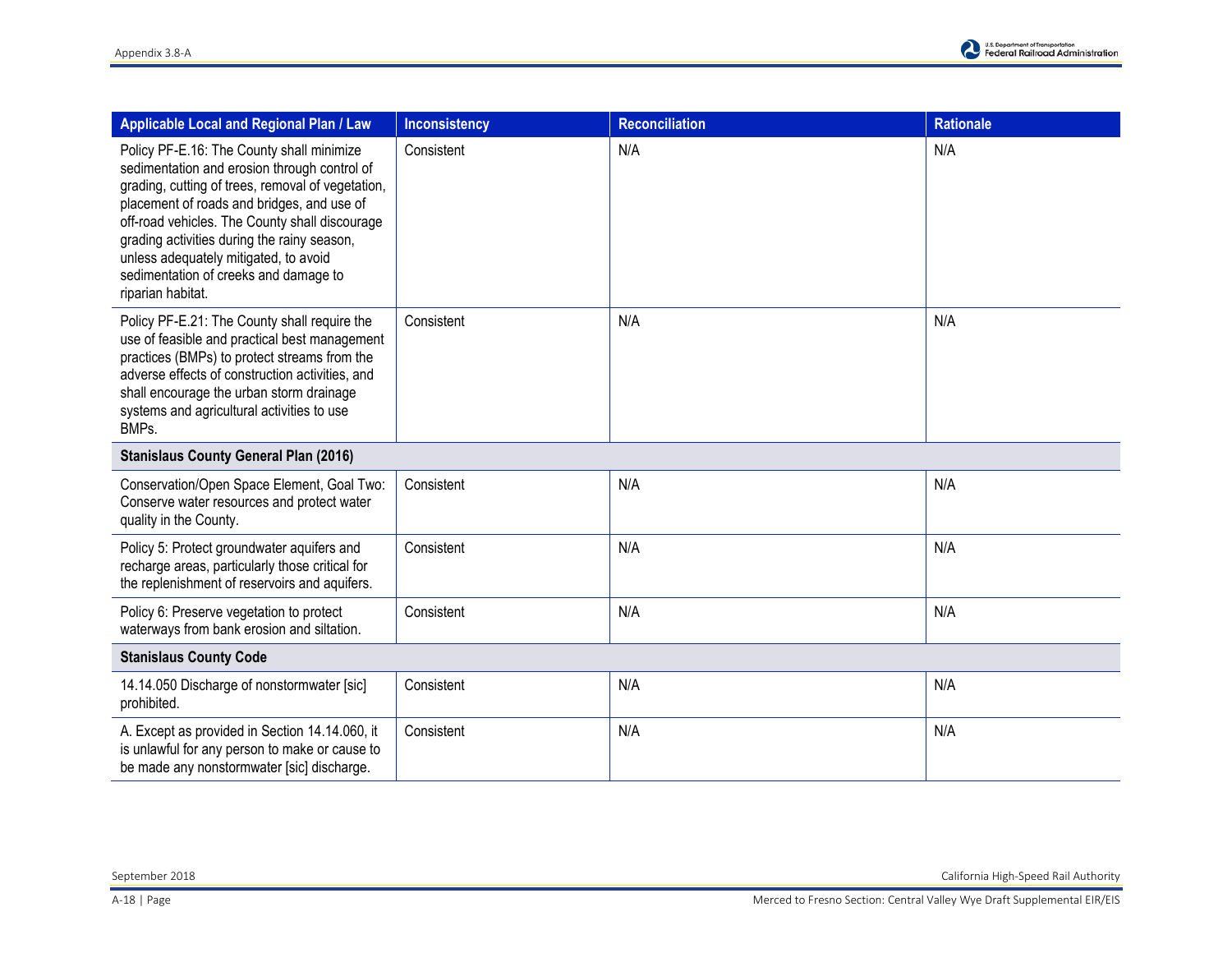| Applicable Local and Regional Plan / Law                                                                                    | <b>Inconsistency</b> | <b>Reconciliation</b> | <b>Rationale</b> |
|-----------------------------------------------------------------------------------------------------------------------------|----------------------|-----------------------|------------------|
| Waterford Vision 2025 General Plan (2006)                                                                                   |                      |                       |                  |
| Open Space and Conservation Element, Goal<br>Area A: Open space for the preservation of<br>natural resources.               | Consistent           | N/A                   | N/A              |
| Policy OS-A-2: Preserve and enhance<br>Tuolumne River and Dry Creek in their natural<br>state throughout the planning area. | Consistent           | N/A                   | N/A              |
| Policy OS-A-5: Preserve and enhance water<br>quality.                                                                       | Consistent           | N/A                   | N/A              |

*Sources: City of Merced, 2012; City of Chowchilla, 2011; Fresno County, 2003; Madera County, 1995; Merced County, 2013; Stanislaus County, 2016; City of Waterford, 2006*

HSR = high-speed rail

IAMF = impact avoidance and minimization feature Authority = California High-Speed Rail Authority

FRA = Federal Railroad Administration

N/A = not applicable. Reconciliation nor the rationale behind it are provided as it has been determined that the Central Valley Wye alternatives are consistent with requirements and reconciliation will therefore not be required.